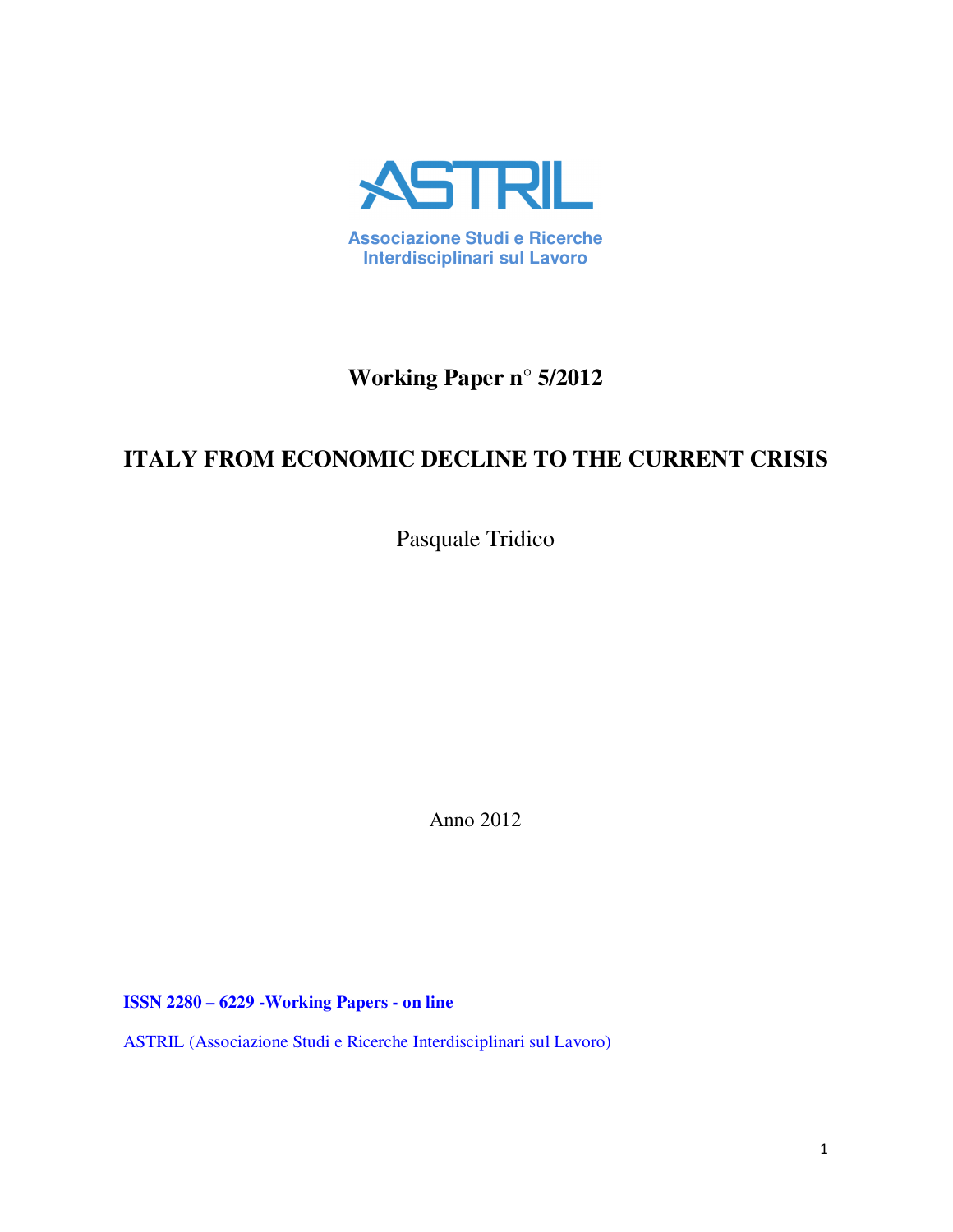I Working Papers di ASTRIL svolgono la funzione di divulgare tempestivamente, in forma definitiva o provvisoria, i risultati di ricerche scientifiche originali. La loro pubblicazione è soggetta all'approvazione del Comitato Scientifico.

esemplare fuori commercio ai sensi della legge 14 aprile 2004 n.106

Per ciascuna pubblicazione vengono soddisfatti gli obblighi previsti dall'art. l del D.L.L. 31.8.1945, n. 660 e successive modifiche.

## **Comitato Scientifico**

Sebastiano Fadda Franco Liso Arturo Maresca Paolo Piacentini

## **REDAZIONE:**

ASTRIL Università degli Studi Roma Tre Via Silvio D'Amico, 77 - 00145 Roma Tel. 0039-06-57335751; 06-57335723 E-mail: astril@uniroma3.it http://host.uniroma3.it/associazioni/astril/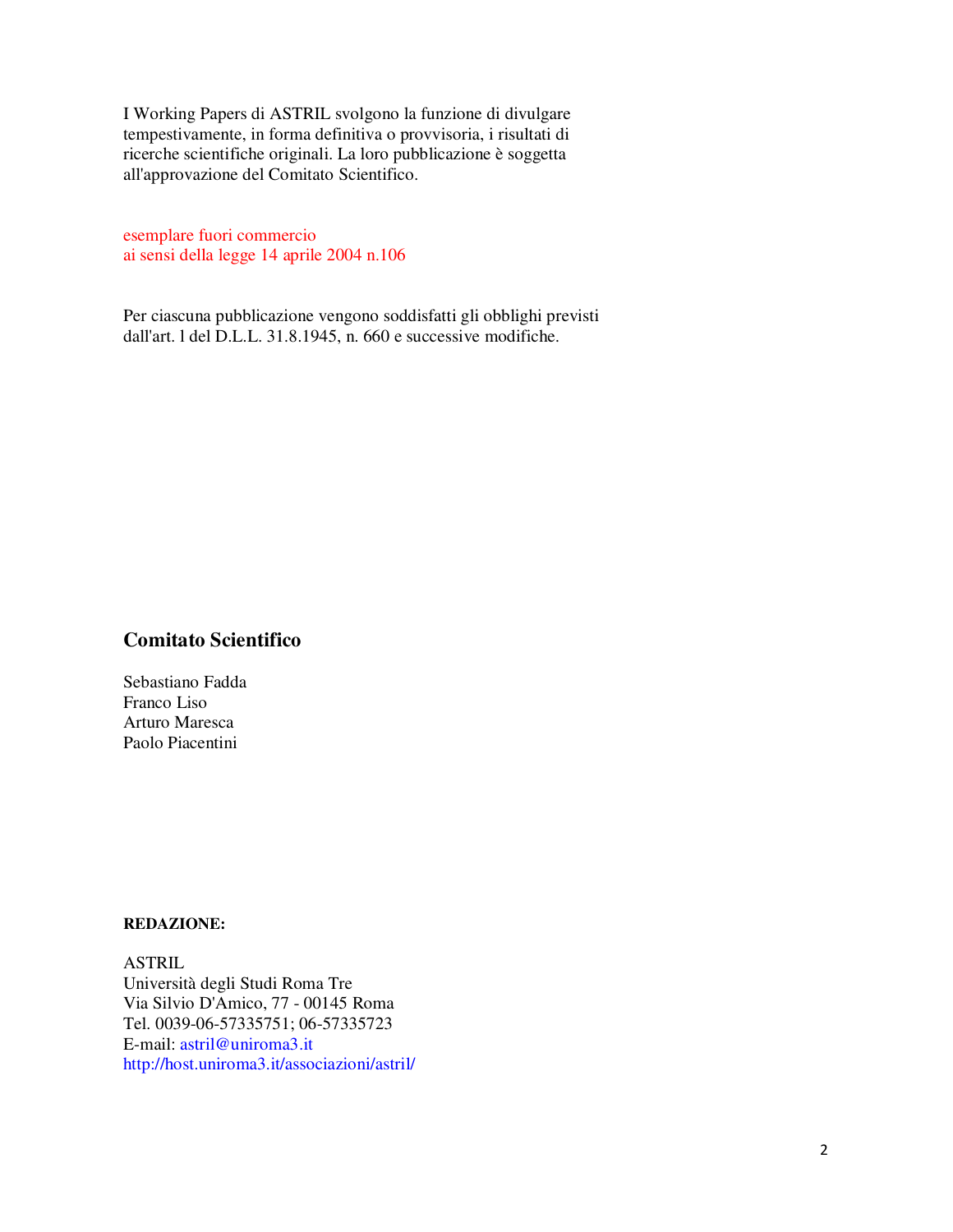# **Italy from economic decline to the current crisis\***

Pasquale Tridico University Roma Tre tridico@uniroma3.it

#### **Abstract**

The objective of this paper is to show that the current global economic crisis in which also Italy fell in 2008 represents indeed for the Italian economy just the last step of a much longer declining path which started in the nineties or to be more precise in 1992-93. In particular, I argue, the reasons which explain the long Italian decline, and partly also the deeper recession today and the lack of recovery from the current crisis can be found in the past reforms of the labour market, and in particular in the labour flexibility introduced in the last 15 years, which had, along with other policies introduced in parallel, cumulative negative consequences on the inequality, on the consumption, on the aggregate demand, on the labour productivity and on the GDP dynamics.

## 1. **The political background of the economic decline**

 $\overline{a}$ 

At the beginning of the 1990s the Italian economy incurred in a very important structural and institutional change. Such a change was pushed by several factors which include both politics and economics. Beside the political troubles of Italy which ended up in the famous "Tangentopoli" that is the corruption scandal which interested most of Italian political parties running the country since the post-second world war, Italy experienced an important recession of GDP in 1992. The recession came immediately after a period of marked financial turbulence (Miniaci and Weber 1999) and in September of 1992, the Italian Lira, strongly devaluated, was forced out of the European Exchange Rate Mechanism (ERM). Few months after, two important events happened: most of Italian politicians involved in the corruption scandals were condemned in the famous courts of "Mani pulite" (clean hand) and, from an economic point of view, Italy signed the Maastricht Treaty which would have brought about the country to join the Eurozone since the beginning in 2002. These are two important institutional changes which called also for economic changes and

<sup>\*</sup> This paper has benefitted from discussion with and comments from Sebastiano Fadda, to whom the author is very grateful. The usual disclaimer applies.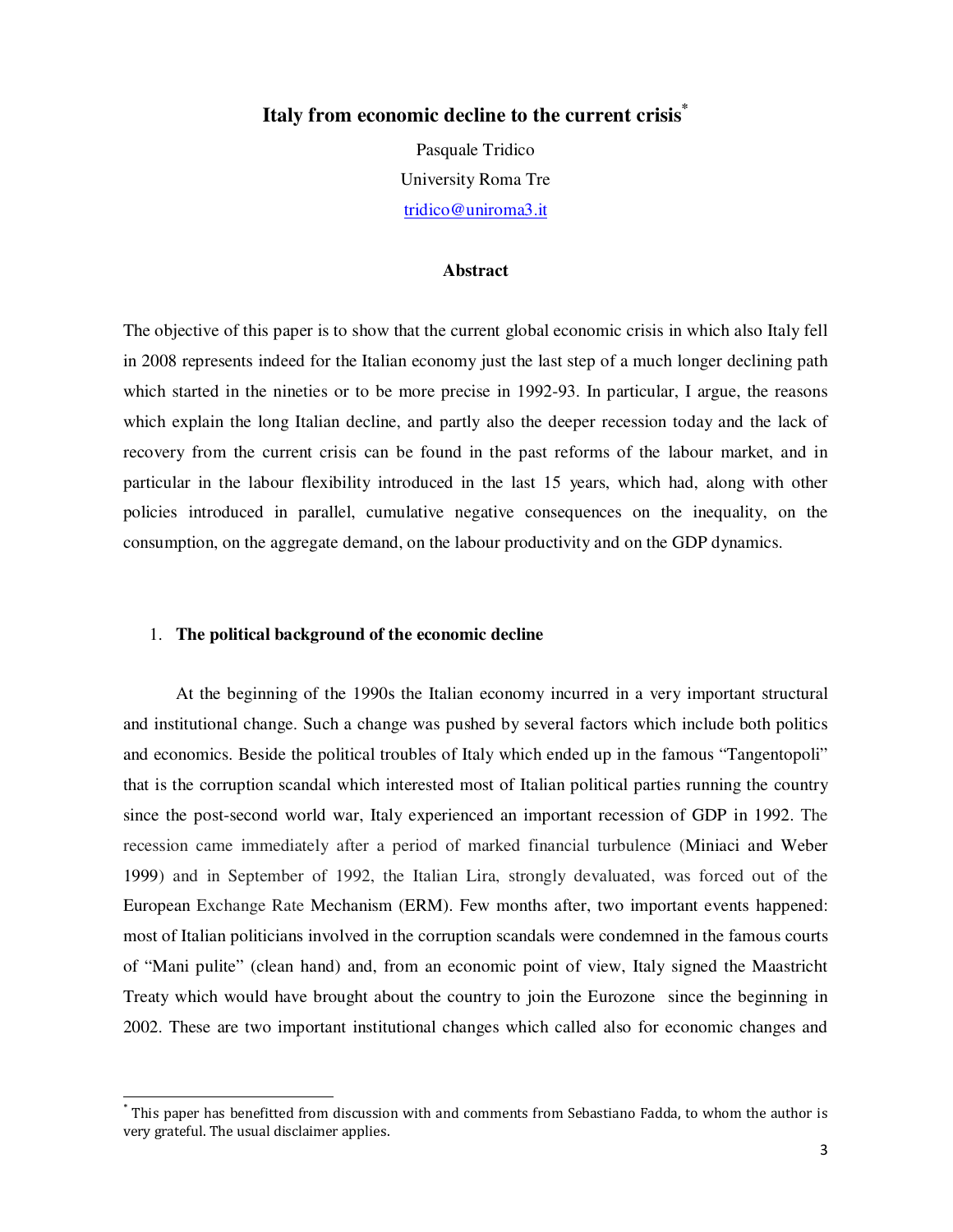new regulations and policies. We will focus on the economic aspects of this change, which can be characterised by the following five stylised facts or empirical evidences.

- 1. First of all after the recession of 1992, Italy started a strong de-regulation process, with less involvement of the State in the economy. Corruption scandals, recalled above, convinced many people that State owned and controlled companies would favour corruption. Following this assumption, a minimum-state in the economy was required. A process of liberalization and privatization started. Both processes were however carried out in a very unstable way, and never completed in an efficient way, in particular the process of liberalization. As a result, the partial liberalization of the market coupled with the privatization process ended up in the creation of private monopolies (CNEL, 2007).
- 2. Inflation was considered a major problem. Moreover, the main contributor to inflation was considered to be the strong power of trade unions and the mechanism of wage collective bargaining. Hence, in July 1993, with a Tripartite agreement (Government-Business Organization-Trade unions), the Government limited the use this mechanism and introduced a decentralised mechanism for wage bargaining, with a clear objective of wage moderation. Firms at the same time accepted, as an exchange, to invest more on innovation in order to compensate the possible increase of profit due to wage moderation. This "pact of exchange" was never actually respected and investments on innovation never took place fully (Tronti, 2005), with negative consequences, as we will see, on the productivity dynamics.
- 3. The withdraw of the State from the economy meant the starting of a strong privatization process. Many State owned (or controlled) companies were sold out and assets were divided. This process caused a further squeeze of the Italian economy and in particular the reduction of the industrial sector, were large State owned companies were very active. The withdraw of the State from the economy was not in fact substituted by private investments and by new private firms. The empty space left in manufacture was simply never recovered and this meant a further reduction of the Italian industrial share in Europe and in the world and the disappear of large and important firms as testified by a key book in this filed written by Gallino (2003).
- 4. The convergence towards the Maastricht criteria meant in particular the reduction of public expenditure in order to cut deficit and public debt. This had as an immediate consequence, the reduction of what we can call the indirect wage, since public expenditure in social dimensions and welfare, such as education, health, subsidies, etc. declined, with a negative effect on the purchasing power of workers and middle class in particular. In the end, one can say that the Tripartite agreement and the Maastricht criteria had conflicting interests and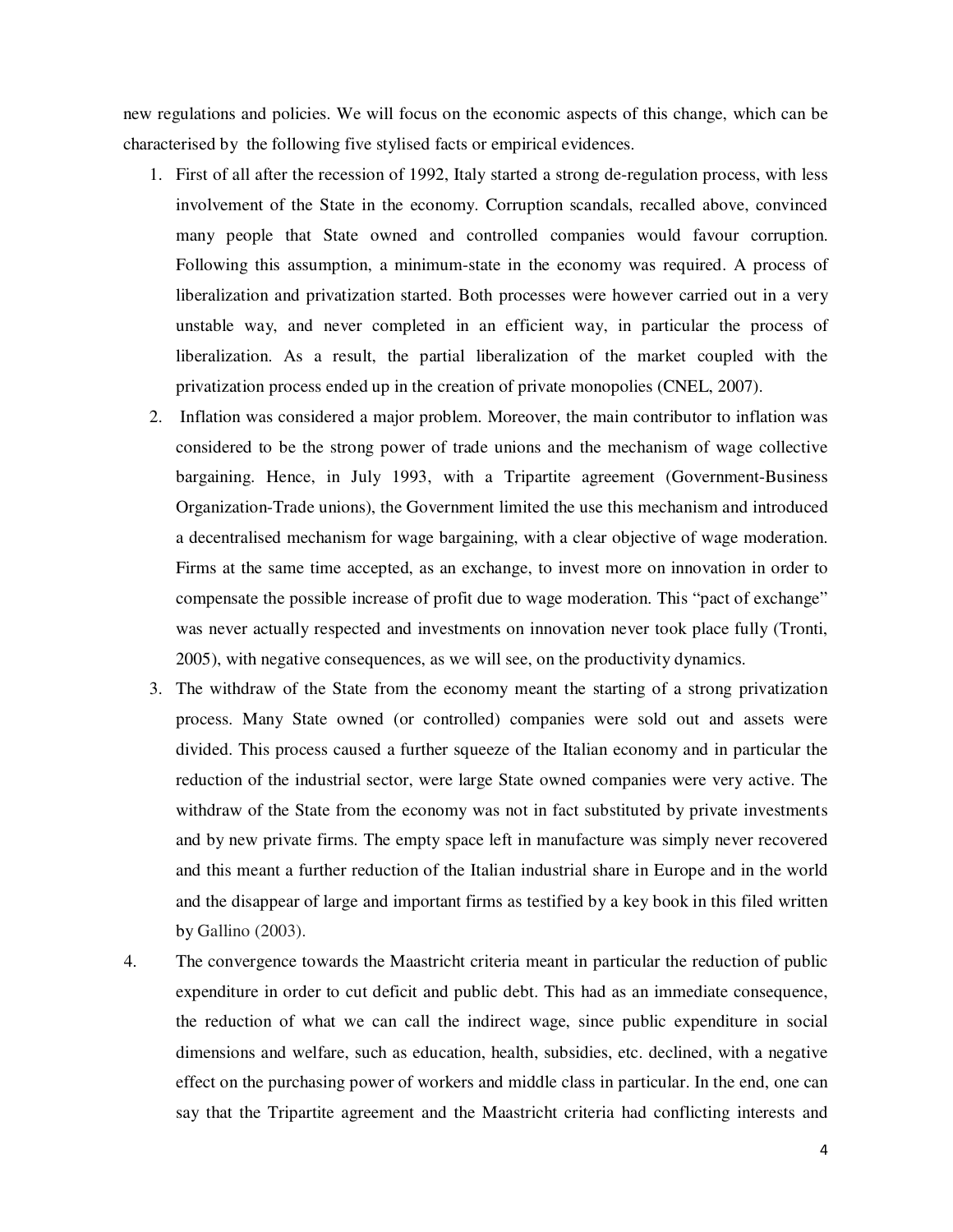objectives because from one side the Tripartite agreement would require to increase the welfare state expenditure in order to let trade unions and workers to accept the wage moderation: this was stated in the Agreement as part of an exchange between the three parts involved; On the other side, however, the Maastricht criteria required to reduce the public expenditure (Fitoussi, 2005).

5. The Tripartite agreement was the starting point of a much deeper reform of the labour market which would take place between the end of 1990 and the beginning of the 2000 with the introduction in the labour flexibility, the massive creation of atypical form of work, the surge of temporary work and the privatization of the job allocation service in the labour market (Tronti and Ceccato 2005). This point will be explored deeper in the following session.

To sum up, I will argue that there are a number of factors which make weaker the Italian economy. These factors are direct or indirect consequences of policies implemented mostly in the nineties and the beginning of 2000s, listed in the 5 points above. These policies, which tried mainly to introduce a very market-oriented economic model, following the so called Washington Consensus approach (Williamson 1990, Rodrik, 2004), ended up to produce bad consequences on the economic performance and social problems such as (Levrero and Stirati 2005; Rodrik, 2008): high income inequality, job precariousness, declining wage share over GDP, low wage and low consumption levels and a strong profit soar; along with low education and training on the job place, low competitiveness and low labour productivity, low innovation and low R&D. All these consequences, coupled with the historical problems of the Italian economies such as low labour force participation, labour segmentation, bad transition from school to market with weaker and not reinforced institutions able to guarantee such a transition, regional dualism, biased politics, inefficient institutions and bad governance, are the real causes of the Italian decline and the persistency of the current crisis.

Hence, I claim, at the basis of the worsening of the income distribution, and more in general at the basis of the Italian economic decline, there is a bad institutional change, introduced mainly by law. In fact, the factors listed above are consequences of the bad policies, institutions and changes introduced in the last two decades, weaken the aggregate demand, with negative results on the GDP dynamics, and enlarge the "productivity spread" between Italy and most of other EU countries. Therefore the way out from the decline and towards a recovery after the crisis is to invert the economic policies and the economic model which is on the basis of those factors listed above and which were pursuit in the last 15-20 years. The real causes of the current crisis does not seem to be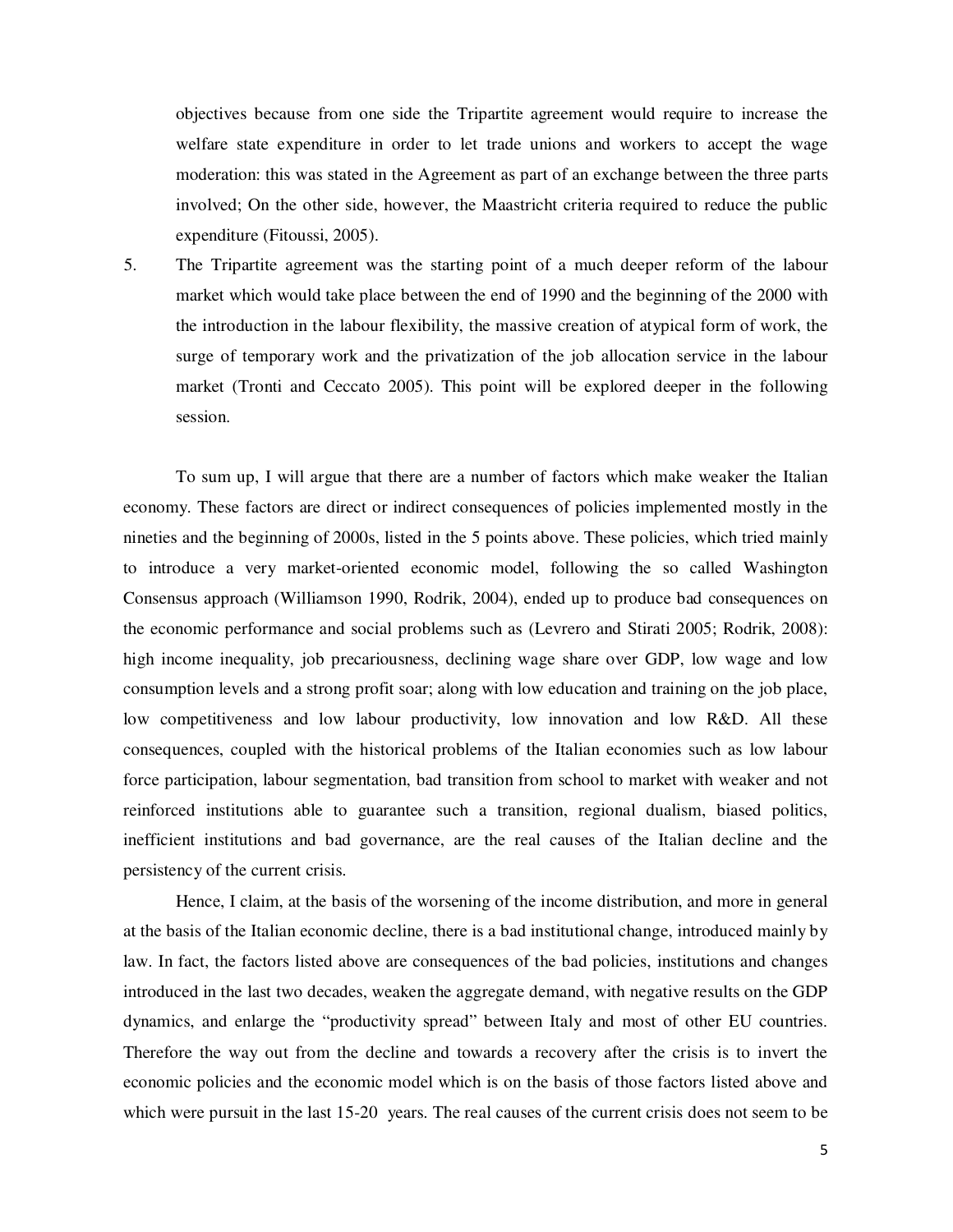the sovereign debt issue, therefore the austerities measures implemented in Italy and in the rest of Europe in the last 2-3 years, will not guarantee the recovery from the crisis.

#### **2. The recent evolution of the Italian Labour Market**

In the last fifteen years, as we mentioned above, the Italian labour market has undergone a profound change from the legislative point of view and also from a structural and social perspectives. The origin of this change can be traced back to what happened in Italy since 1993, ie since the country, after the economic recession of 1992 and the signature of the Treaty of Maastricht decided to aim to enter from the beginning in Economic and Monetary Union (EMU). This meant first of all to respect the Maastricht criteria, first and foremost, the reduction in the inflation rate, which in Italy was particularly problematic. The Agreement of July 1993 mainly wanted by Carlo Azeglio Ciampi, at that time Premier of the Government, had explicitly aimed at the reduction of the inflationary spiral through wage moderation and other interventions such as income policies, the growth of innovative investments, and the increase of productivity. However, as many economists have shown, most of the expected results of this agreement were largely unreached . On the contrary the policy of wage moderation and thus the disinflation has been successful (Boeri, 2000; Rossi and Sestito 2000; Lilla, 2005).

Upon completion of this process of change it was introduced into the Italian labour market more labour flexibility through the so called "Pacchetto Treu" (a Law n. 196 in 1997) and the Law n. 30 of 2003 (known as the "Legge Biagi") that introduced radical innovations in contractual labour forms and in the labour market in general. These reforms were born under the European Employment Strategy in 1997 which led to the more complex Lisbon Strategy in March 2000 which established at the EU level, the guidelines and objectives for the reform of the labour market in order to make Europe "the most competitive and dynamic economy in the world based on knowledge." This strategy was then repeated and replaced by the "Europe 2020 Strategy". However, in Europe, the trend is to reach a social balance through a model that is commonly called "flexicurity" able to ensure and combine security elements with the labour flexibility that firms require.

In Italy, there is a well known gap between the dimension of flexibility, now widely introduced, and the dimension of social security, as the current system of unemployment benefits is complex, fragmented and disorganized and not able to cover and protect all the unemployed. Such a situation was not even solved by the recent reform and the introduction by the Labour Ministry Prof. Fornero of a new social tool called "Aspi" (a new unemployment benefit) with the Law n. 92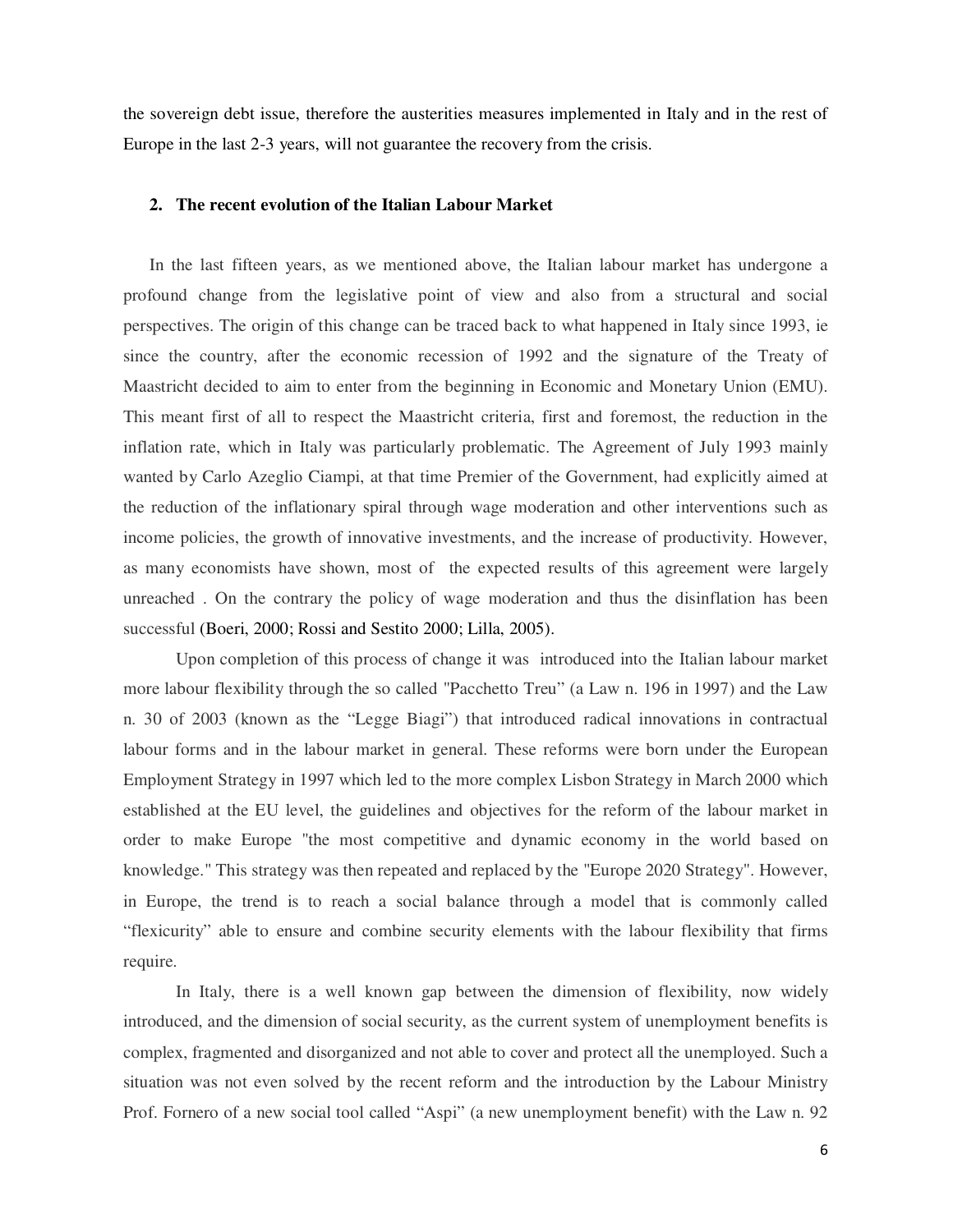of June 2012. Indeed, the latter has not expanded the audience of those entitled to unemployment benefits, who remain linked, in general, to the condition to have hold a job place in the two years before the year of unemployment. Moreover, this unemployment benefit has a limited length (eight months compared to four years in Denmark or two years on average in the EU-15) and does not cover all independent workers (the so called CO.CO.CO. or CO.CO.PRO.) who have terminated a job for a certain project, collaborators, atypical and unstable workers, who indeed constitute a big portion of new jobs, especially among young people. Finally, the Italian system of unemployment benefits is not connected, in general, to active policies, such as programs of integration into the labour market, job search and training programs that would facilitate the entry into the market of the unemployed. In essence, it seems we can say that in Italy, the implementation of a "flexicurity model" should lead to improve unemployment benefits, and to increase the security elements, such as the social protection and employability. To worsen the situation, the current financial and economic crisis which has led to a considerable increase in the unemployment rates and to a greater demand for income protection.

To sum up, the Italian employment security system is therefore, still today, obsolete and inadequate compared to the changes occurred in the last decade in the contractual forms and in the structural composition. It would therefore be necessary to adjust fully social safety nets and protections to the new forms of work and to the increased flexibility introduced, in order to avoid, as has often happened in recent years, that flexible labour relations bring about precarious jobs and become a source of social exclusion and lack of income, with negative effects on consumption and aggregate demand. Moreover, in a period of economic recession like the present one, extensive social benefits and automatic unemployment subsidies are necessary in order to avoid a recessionary spiral, a weakening of the purchasing power of workers, and a further fall in consumption and in the aggregate demand. On the contrary, the recent austerity policies reduce aggregate demand further, directly and indirectly weakening the purchasing power of workers, when the indirect wages (i.e., the public expenditure on services, health, education etc) is cut and when wage in public sector is reduced.

#### **3. The model: from labour flexibility to economic decline**

The labour market reforms recalled above, were coupled, in the 1990s, with an uncompleted and unfair liberalization and privatization process, which favoured both the increase of rents and the worsening of income distribution. In fact privatization was introduced without a full liberalization of the goods market. Therefore, in the sectors where former public assets operated (such as: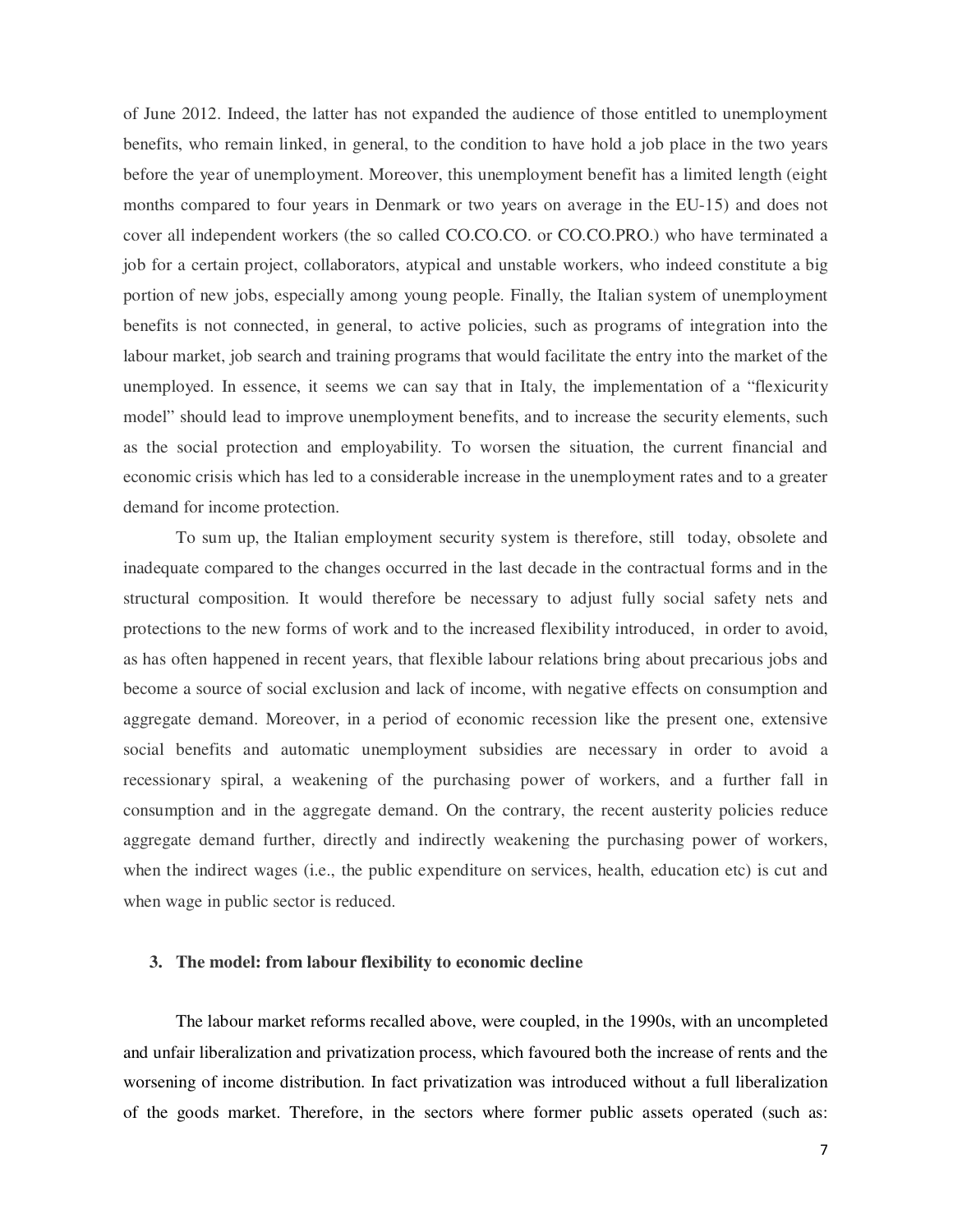telecommunication, energy, infrastructures, public utilities, railways etc) mark-up and rents increased and private monopoly firms were created. Those reforms, caused from one side a strong pressure on wages and labour (as we will see in this session), and on the other side a lower productivity performance (as we will see in the next session).

As regards the first aspect, the labour market reforms, we may say that the July Agreement of 1993 in the end contributed to the stagnation of wage at national level. After that, and under the pressure of the two main laws introduced in the labour market mentioned above labour flexibility, in particular "in entrance" increased consistently, temporary work, unstable jobs and all the atypical forms of job surged (Tronti, 2005; Lilla, 2005; Torrini, 2005; Rossi and Sestito 2000). The process was lately completed with the law of June 2012 which introduced also some forms of labour flexibility "in exit". At the same time, the flexibilization in the labour market was not coupled with a higher level of public expenditure for social dimension, employability and for general labour policies (as it is often the case in countries which introduced a so called flexicurity model, like Denmark or Sweden). Quite the opposite, indirect wages, decreased too. Income inequality increased and the purchasing power of workers decreased. The wage share over the GDP fell drastically with a consequent negative impact on the level of consumption which declined drastically as well as the aggregate demand.

An examination of the relevant data for the Italian economy in comparison with its main EU and Eurozone partners such as France and Germany (and sometimes in comparison with OECD and UE members states) confirms the strong correlation between all the relevant variables discussed above, in the way that it seems clear that there is a deeper decline in the Italian aggregate demand (AD) caused by a deeper shrinking in the consumption (C) which in turn is caused by the deeper reduction of wage share (WS), the more marked decline of indirect wage (IW), i.e. the public expenditure (G) in particular in social dimensions (SD), the higher increase of inequality (Ineq) and the pressure on labour employment (L) and wage (W) caused by a stronger labour flexibility (LF) and by its correlated creation of unstable jobs (IJ). The decline in the aggregate demand is the main cause for the lower dynamics of GDP and for its deeper decline. In brief and in symbols, the mechanism goes in the following direction:

$$
\uparrow \perp F \Rightarrow \uparrow \perp J \Rightarrow \downarrow W \Rightarrow \uparrow \text{Ineq} \Rightarrow \downarrow W S \; (+ \downarrow \text{IW}) \Rightarrow \downarrow C \Rightarrow \downarrow AD \Rightarrow \downarrow GDP \tag{1}
$$

All the data reported below confirm this mechanism, starting with labour flexibility, which is measured as protection for regular and temporary employment, as components of the Employment protection legislation index (EPL) from OECD. This indicator shows the level of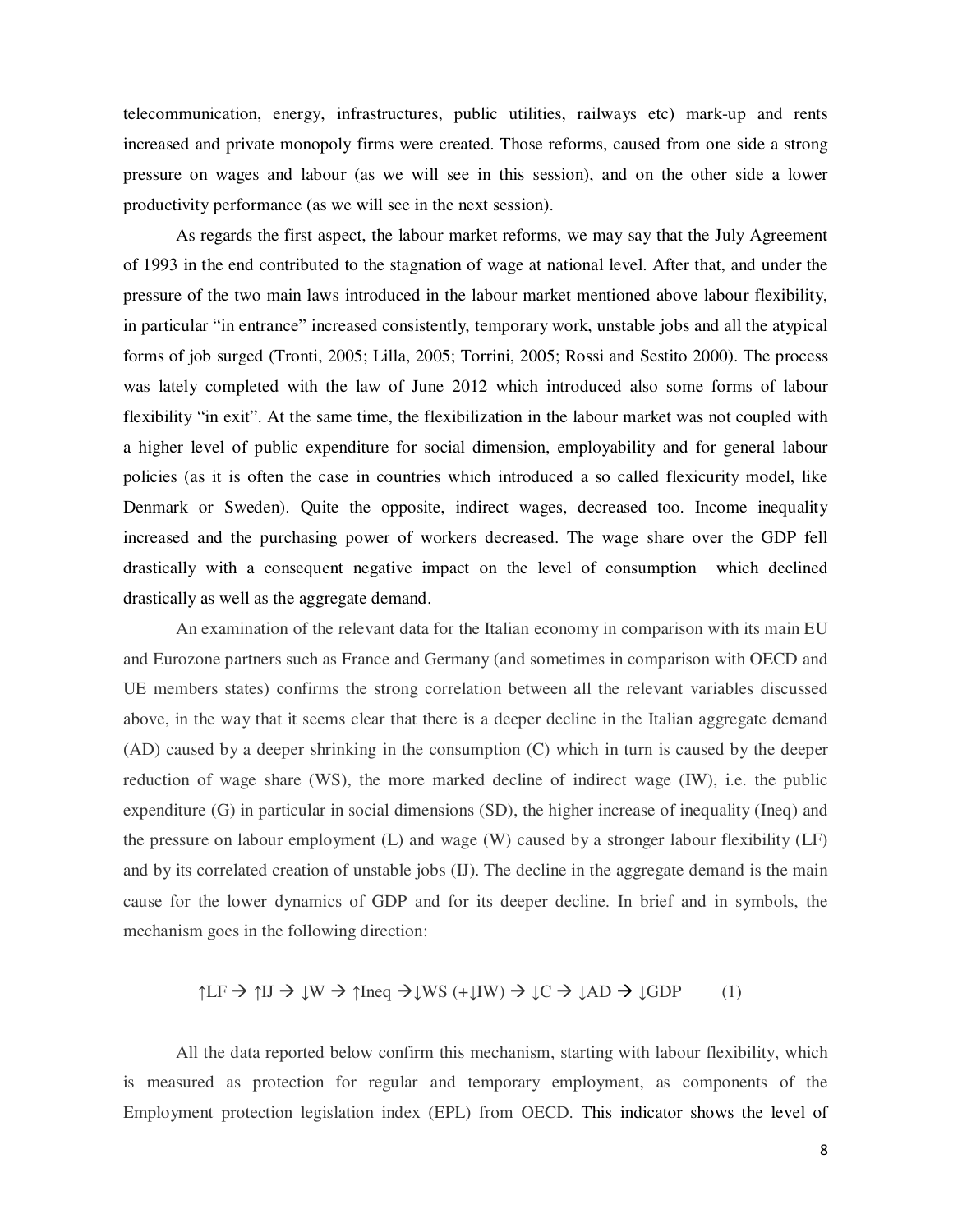protection offered by national legislation to workers. In other words, how regulated the employer's freedom to fire and hire workers is. Traditionally, European economies maintain higher levels of EPL in comparison with Anglo-Saxon economies and in comparison to USA in particular (Nickell, 1997).

In the Italian case this indicator under the pressure of the flexibilization of the labour market fell drastically as we can see below.



**Figure 1 – Labour flexibility of regular employees** 

Source: own elaboration on OECD (2012)

## **Figure 2 – Labour flexibility of temporary employees**



Source: own elaboration on OECD (2012)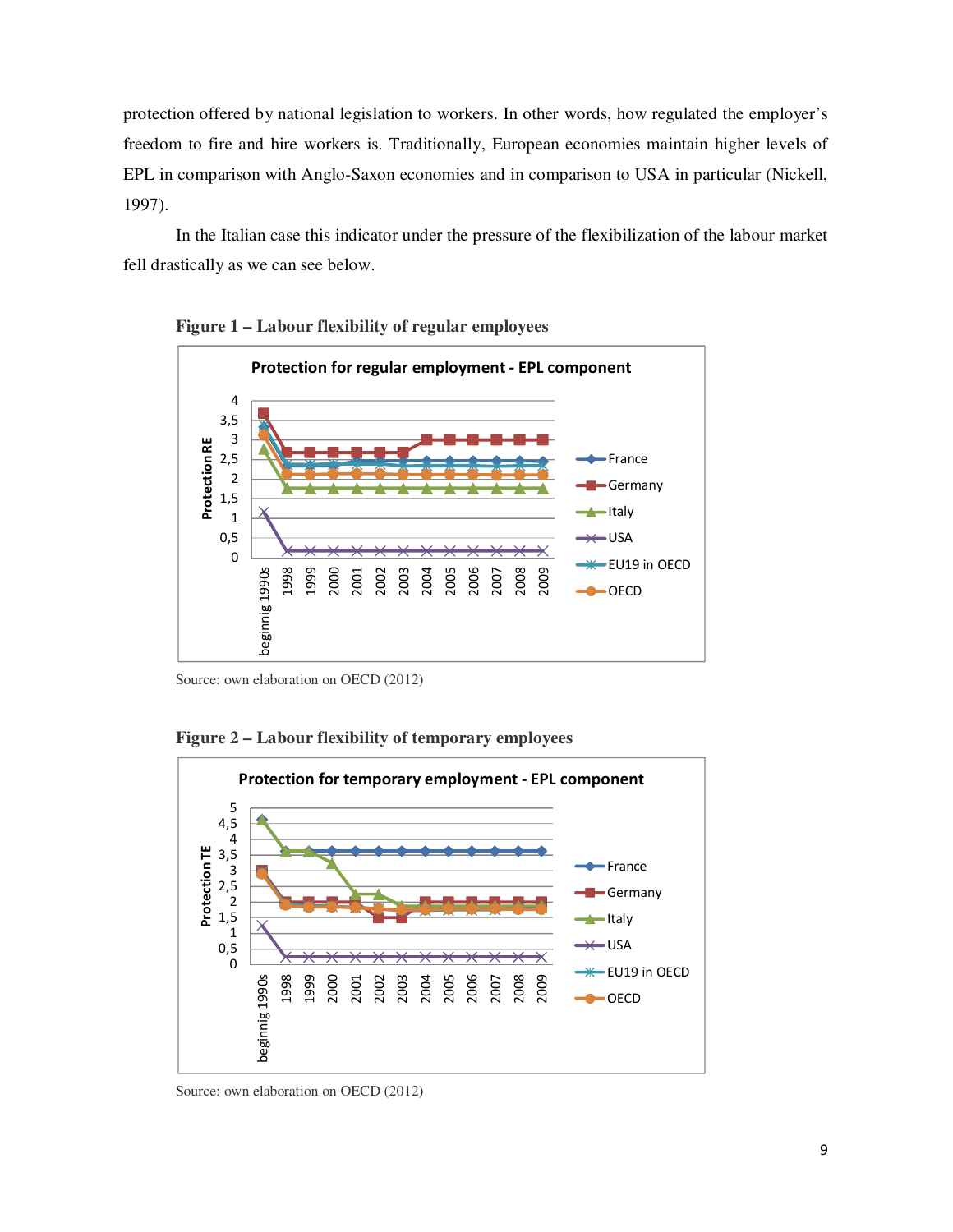Although labour flexibility is increasing everywhere, in Europe the policy agenda is moving toward a so called "flexicurity" which would promote some type of job security while accounting for the need for flexibility on the part of firms (Rapporto Kok 2004; Boyer 2009; Tridico 2009). The Italian levels are below the Germany and France ones, and as well as below most of the OECD and UE countries, as the averages values for both show.

Flexibility goes hand in hand with Temporary work which increased consistently in Italy in the last 15 years as the figure below shows, above the values of the main EU partners and above the OECD average, in particular after 2003, when the Law 30 mentioned above was introduced in the Italian labour market.





Source: own elaboration on OECD (2012)

In this context, real wages were pressed, because labour flexibility operated mainly in the direction to reduce costs, at least in the case of Italy. Average annual wages today in Italy are at the same level of the ones of the end of 1990s, as the Bank of Italy several times reported (Draghi, 2007; Banca d'Italia, 2012). Even in Germany, despite the so called "internal devaluation" which allowed for a wage moderation in the 2000s as a consequence of an agreement between Trade Unions, Industrial Organizations and Government, and despite an higher initial level, the wage increased more than in Italy  $(3.5\%$  against  $1.4\%)$ , and in France even more  $(12.2\%)$ , while in the rest of the OECD old members states (i.e. Australia, Austria, Belgium, Canada, Denmark, Finland, Greece, Ireland, USA, UK), the increase was around 9%, since 2000.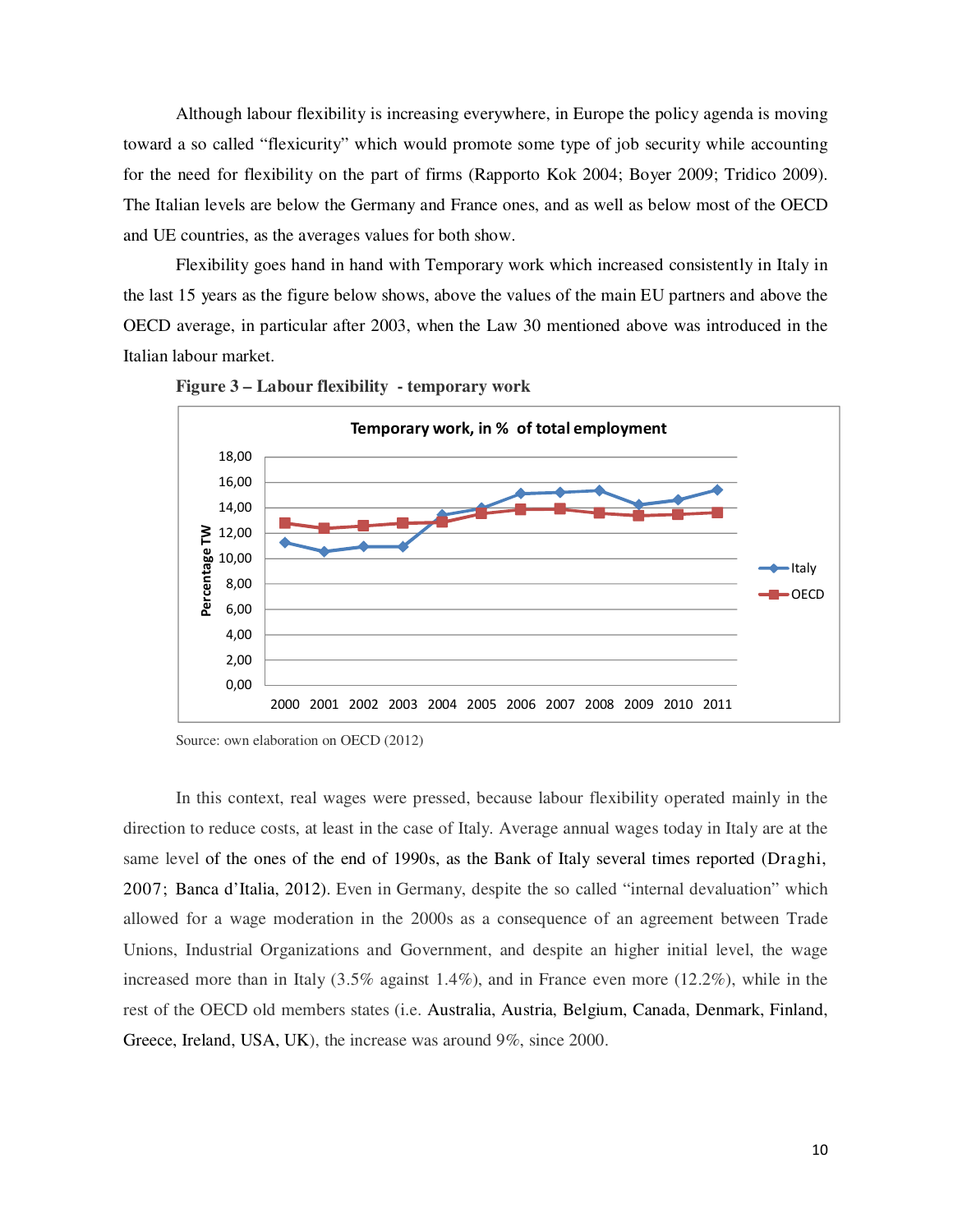**Figure 4 – Italian stagnant wages** 



Source: own elaboration on OECD (2012)

As a consequence of such a pressure on Labour, the wage share declined, and of course this decline was more marked in Italy, where labour flexibility and wage stagnation were more incisive, in comparison with Germany and France and many other EU countries (see also Levrero and Stirati 2005).

The issue of the declining wage share in advanced economies was already raised by several heterodox contributions such as Barba and Pivetti (2009), Stockhammer (2013), Fitoussi and Saraceno (2010), Fitoussi and Stiglitz (2009), Brancaccio and Fontana, (2011), who identify structural problems in the economic systems of advanced economies. These structural problems are the deep causes of the recession and of the global disorder. They refer to the income distribution bias and to the inequality that weakened consumption and the effective demand in the economies. The decline of the wage, is at the same time in strong correlation with the process of financialization which took place some 30 years ago in USA and in Europe (Tridico, 2012a). In brief, the argument is that the aggregate demand, which was not sustained by appropriate wages, and by productive investments, used the channels of financialization and credit to sustain consumption. This consumption resulted in the end to be unstable and not able to guarantee long term support to the aggregate demand, in particular after the burst of the bubble in 2007 and the financial sector squeezed the credit for both investments and consumption.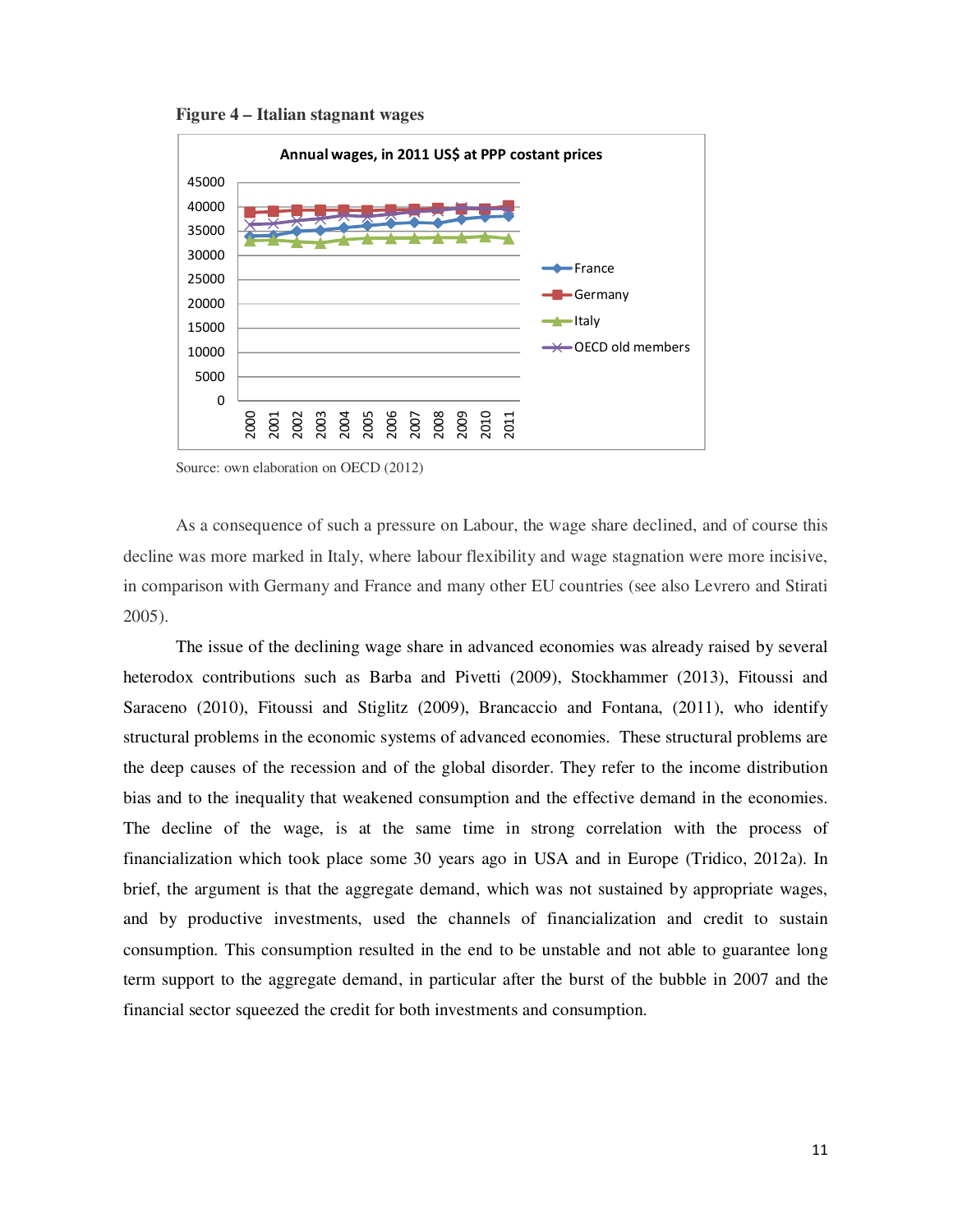

**Figure 5 – The declining of wage shares in the economy** 

Source: OECD (2008 – Employment outlook), ILO (2010)

The figure above includes agriculture, house rents for families and some limited forms of independent work. It is therefore an inclusive measure for wage share. Despite that, data are clearly showing a decreasing trend, and the figure for Italy is even more dramatic. When we include only dependent work remunerations, the results are even worse.



**Figure 6 - Labour and Capital in Italy 1990-2005** 

Note: The sum of the factors of production labour and capital will give 100 considering also indirect taxes (between 10-15%) and capital gains from abroad (around +/-2%). The "capital remuneration" is here the net operating surplus and indicates the percentage remunerating the capital.

Source: Istat, 2010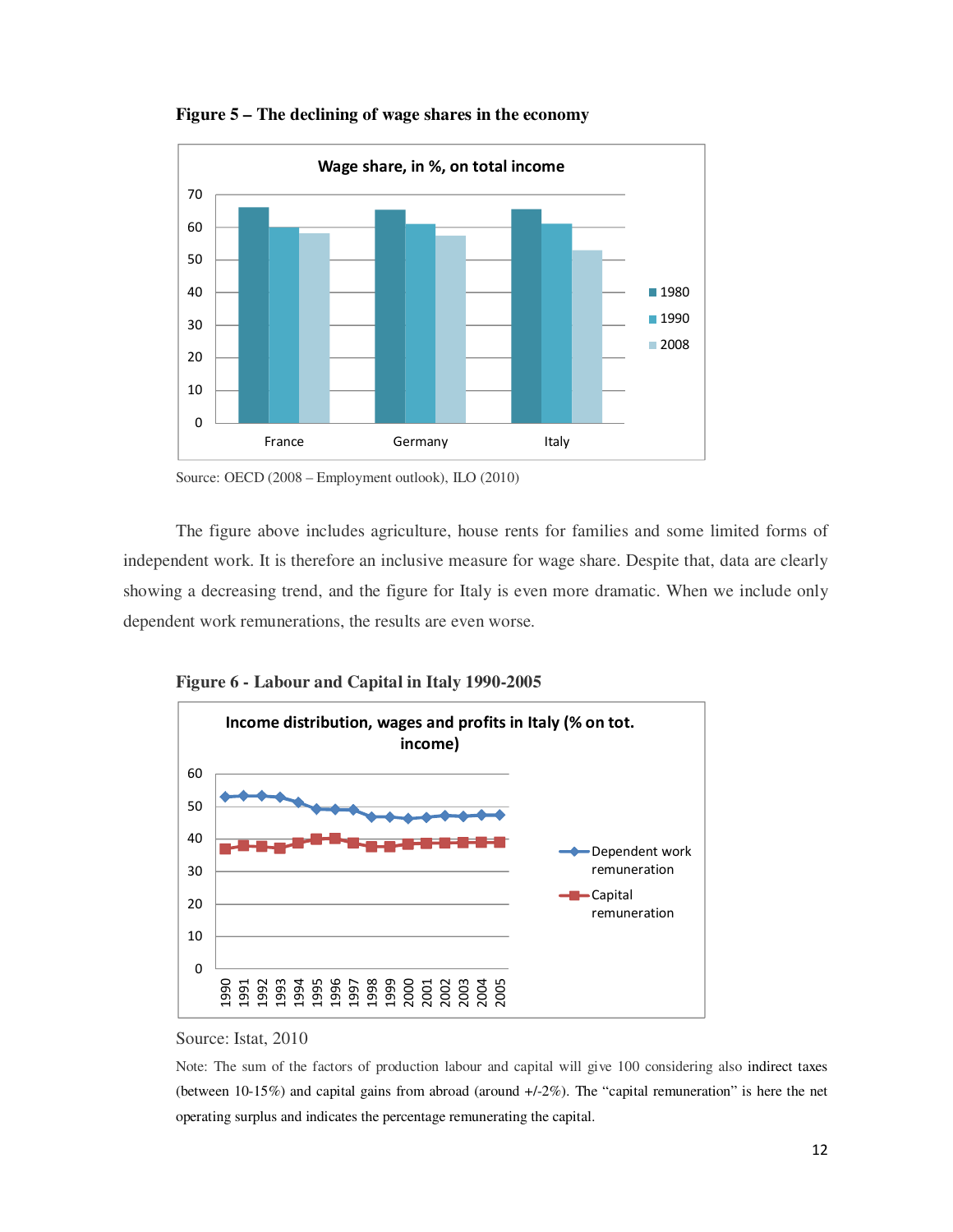The figure above shows data for income from dependent work and from capital. A clear drop in the wages occurred during the 1990s, the time of the main labour market reforms (1993 and 1997), from 53% to 46%. During the 2000s wages were more or less stable. During the same period, and until the middle of the 2000s, i.e. before the current crisis, profits increased much more, hence income distribution worsened. Profits, coherently with our assumptions concerning the impact of the 1993 agreement and of the introduction of labour flexibility which compressed wages, increased in particular in the second half of the 1990s from 37% to above 40%. After that remained more or less stable.

Beside, the aggregate demand was also weakened by the decreasing of the public expenditure in the economy, in Italy, more than in other European countries: while in Germany and in France, the other two biggest Eurozone economies, public expenditure increased in the last 20 years, in Italy decreased as the figure below shows.



**Figure 7 – Indirect wage, total public expenditure** 

Source: International Monetary Fund, World Economic Outlook Database, October 2012

Such a decrease affected in particular the social expenditure. Moreover, its level was already lower than the one of the main Italian EU partners like France and Germany (not to mention Scandinavian countries which have traditionally higher level of welfare), where social expenditure is around 55% (on total government expenditure) or around 25% of GDP, while in Italy the correspondents figures are about 50% and 23%. Such a reduction meant a decrease in the indirect wages, and a further weakening of the purchasing power of workers and middle class who live mainly of direct and indirect wages.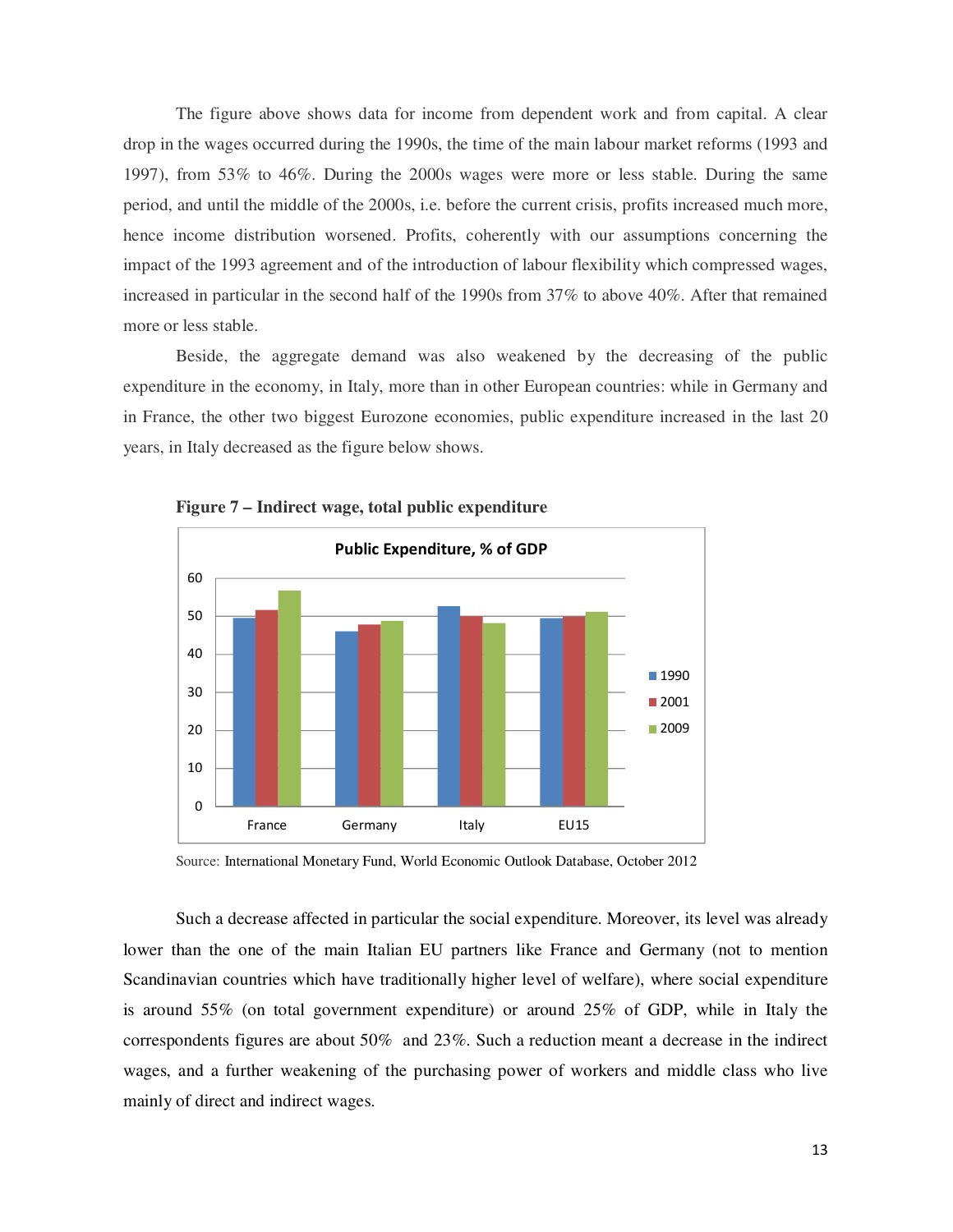



Source: own elaboration on OECD (2012)

Beside that, active and passive labour policies, i.e., job search programs and subsidies to unemployed, are notably lower in Italy than in other European countries. Such a situation affects negatively both the employment rates (because unemployed are not adequately supported in finding a job and in matching the labour supply) and the consumption level, since people without an income cannot consume, and stabilizer mechanisms, in particular in recession time, cannot operate.



**Figure 9 – Labour Policies and unemployment subsidies** 

Source: own elaboration on OECD (2012)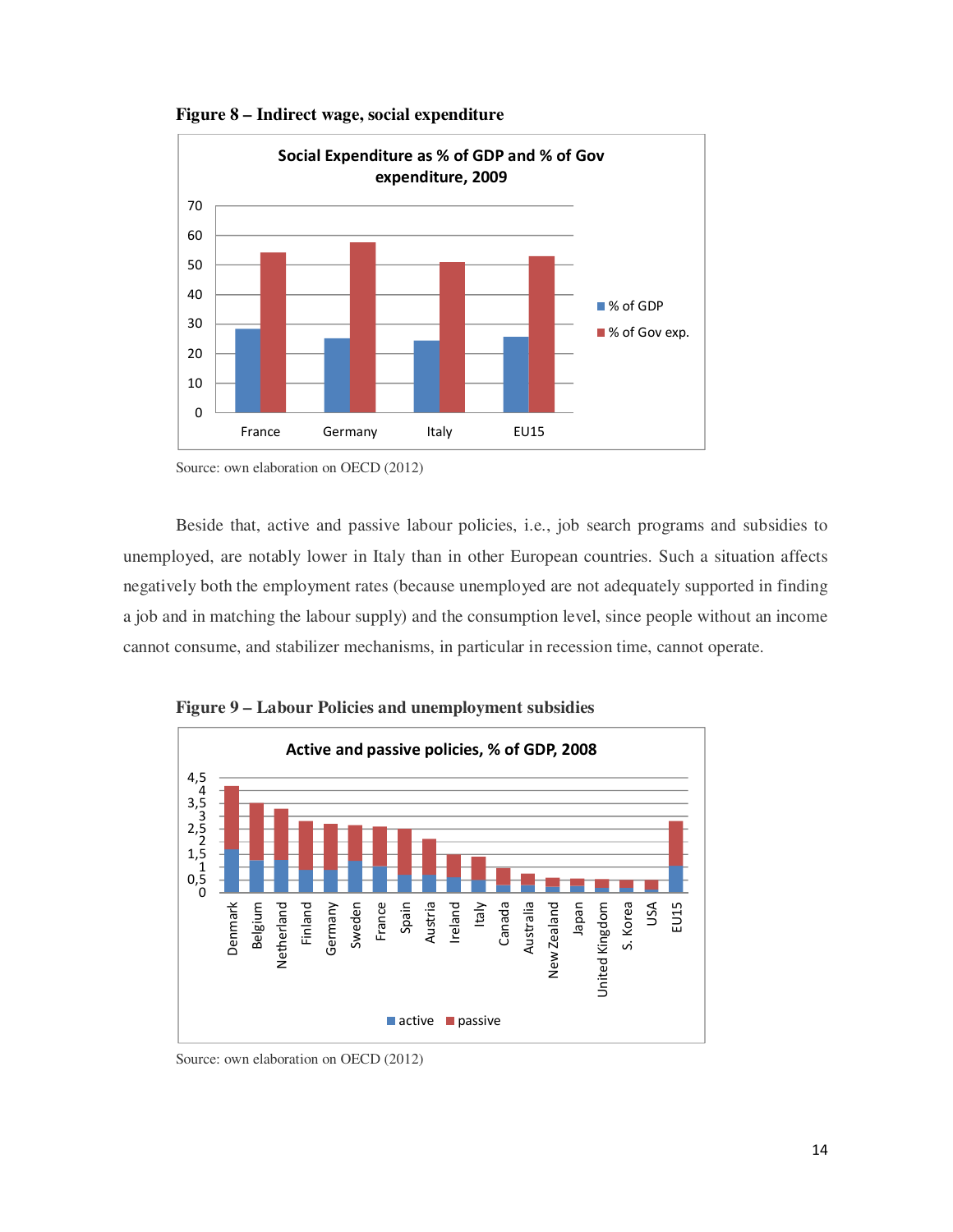All these data have a direct consequence on the worsening of the income distribution which in Italy experienced a very bad path in the last 20 years (Lilla, 2005). The income Gini coefficient in fact increased tremendously in Italy from around 29% in 1990 to more than 35% in 2009, being dangerously higher than Germany, France and many other EU and OECD countries.





The correlation between inequality and flexibility appears clearly. In the last two decades inequality increased along with labour flexibility as the graph below shows. See also the trend of EPL data for all countries in the last two decades in Appendix (table A1). In particular, Italy is collocated among the countries with higher inequality and lower EPL (higher labour flexibility), along with Anglo-Saxon, Baltic and Mediterranean countries, which we can define liberal competitive market economies or hybrid market economy (in the case of the Mediterranean countries). In contrast, Continental and Scandinavian countries, which represent more a sort of European Social model, coordinated and oriented towards a social market (Tridico, 2012; Amoroso 2012) have lower levels of inequality and higher levels of EPL (lower labour flexibility). The two poles here are Germany and UK, and Italy appears clearly in the UK quadrant.

Source: own elaboration on OECD (2012)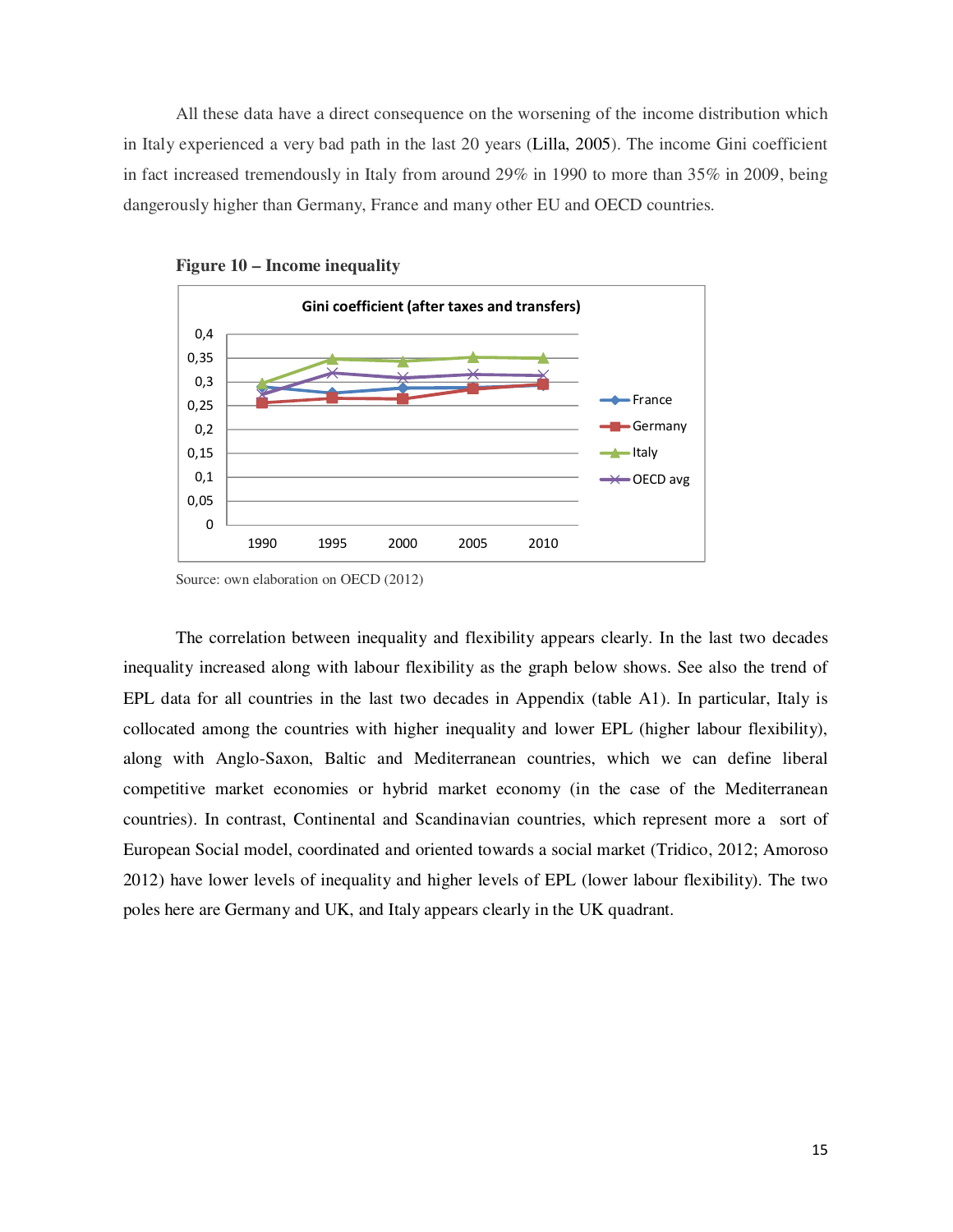

**Figure 11 - Correlation scatter Inequality and EPL** 

Source: own elaboration on OECD data

In such a situation, inevitably, consumption level fell sharply. Today, the level of Italian consumption is similar to its own level of more than 30 years ago, in 1979. It decreased continuously from 1990, in parallel with the flexibilization of the labour market, the decline in the wage share, the decline of the direct and indirect wages and the increase of inequality. It is today one of the lower among EU15 and far below the one of France and Germany.





Source: Penn World Table 7.1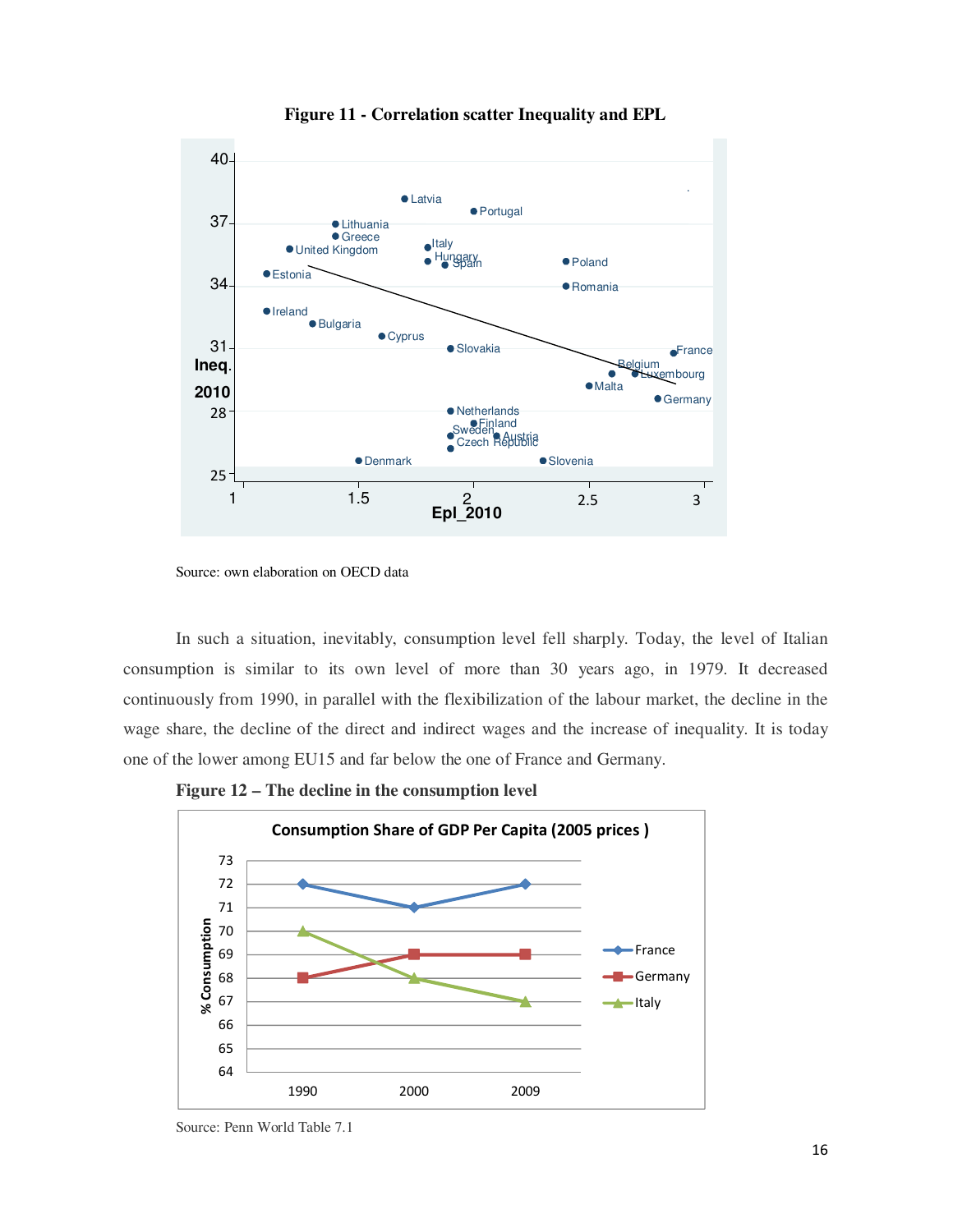A further weakening of the aggregate demand occurred in Italy with the reduction of the investment level, which fell below, in the last 10 years, the one of France and Germany. Today, in recession time, with scarce and exogenous investments, credit restrictions and rationing policies implemented by banks, after the financial crisis of 2007-09, the situation worsened further: firms cannot finance their investments, innovation will continue to lack, productivity will continue not to grow, and aggregate demand will be further depressed.





As a result of all that, the GDP dynamics in the last 15 years in Italy is stagnating, and, when the recession hit Italy in 2009, it was deeper, and consequentially, the recovery will be more difficult to occur in the given situation. In fact, it does not seem that policies implemented during the recession time, in the last 3-4 years, were inverting the above recalled dynamics. Quite the opposite: the labour market was further liberalized with a new Law introduced by the Ministry of Labour in June 2012 mentioned above (L. n. 92/2012). The austerity measures introduced by the Monti Government and before by the Berlusconi Government decreased the public expenditure and targeted exclusively to balance the budget, with an obvious consequence of reducing further the national expenditure without remarkable results in terms of growth, recovery and not even in terms of Debt/GDP reduction. In fact the measures targeting the reduction of Debt were basically reducing the national revenues and the GDP, thus worsening further the ratio Debt /GDP.

The Italian decline appears clearly now in the graph below: in almost 15 years Italy lost, in comparison with the EU, 20 percentage points of GDP. Italy used to be a richer country, with an average GDP above the UE15 (the richest club), and today it is much below this average level. Its GDP just equals the average GDP of the UE at 28 countries. The comparison with Germany

Source: Penn World Table 7.1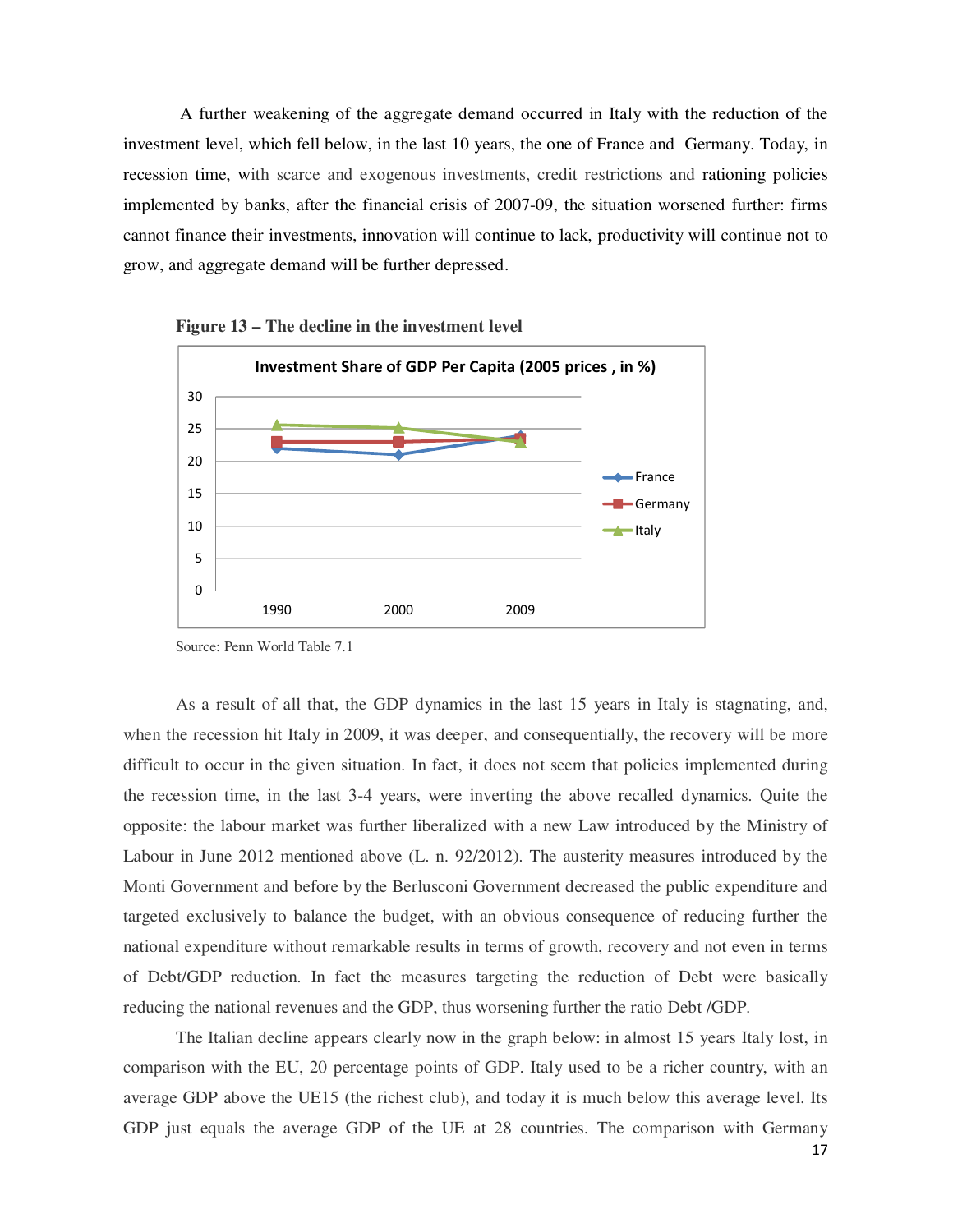highlights the two different paths since 2002: while Germany is sloping up, Italy continues to decline. Furthermore, while UE15 including France are still keeping their relative wealth, Italy already lost it. This decline appears even more dramatic when one looks at the great jump ahead that Italy experienced in economic development during the so called "economic miracle" (see table A2 in Appendix).



**Figure 14 - The Italian decline** 

Source: Eurostat (2012)

In brief and in symbols, all that can be expressed simply in the following textbook equation:  $AD (C+I+G) \downarrow \rightarrow GDP \downarrow$  (2)

When we test a simple model composed by the relevant variables whose data were listed above, we obtain the expected results. A similar work was done, for the 27 EU members all together during the period 2007-2011 by Tridico (2012b), and does not need to be repeated here. It is not trivial now to state here that the lack of expansion of aggregate demand causes a further decline in the productivity, following the well known Sylos Labini model that we will explore further in the next session.

### **4. From lack of competition to productivity decline**

Beside the issue explained above, the other problem that emerges in Italy is the presence of strong rigidity, lack of competition and protection in the goods market. This seems to be the main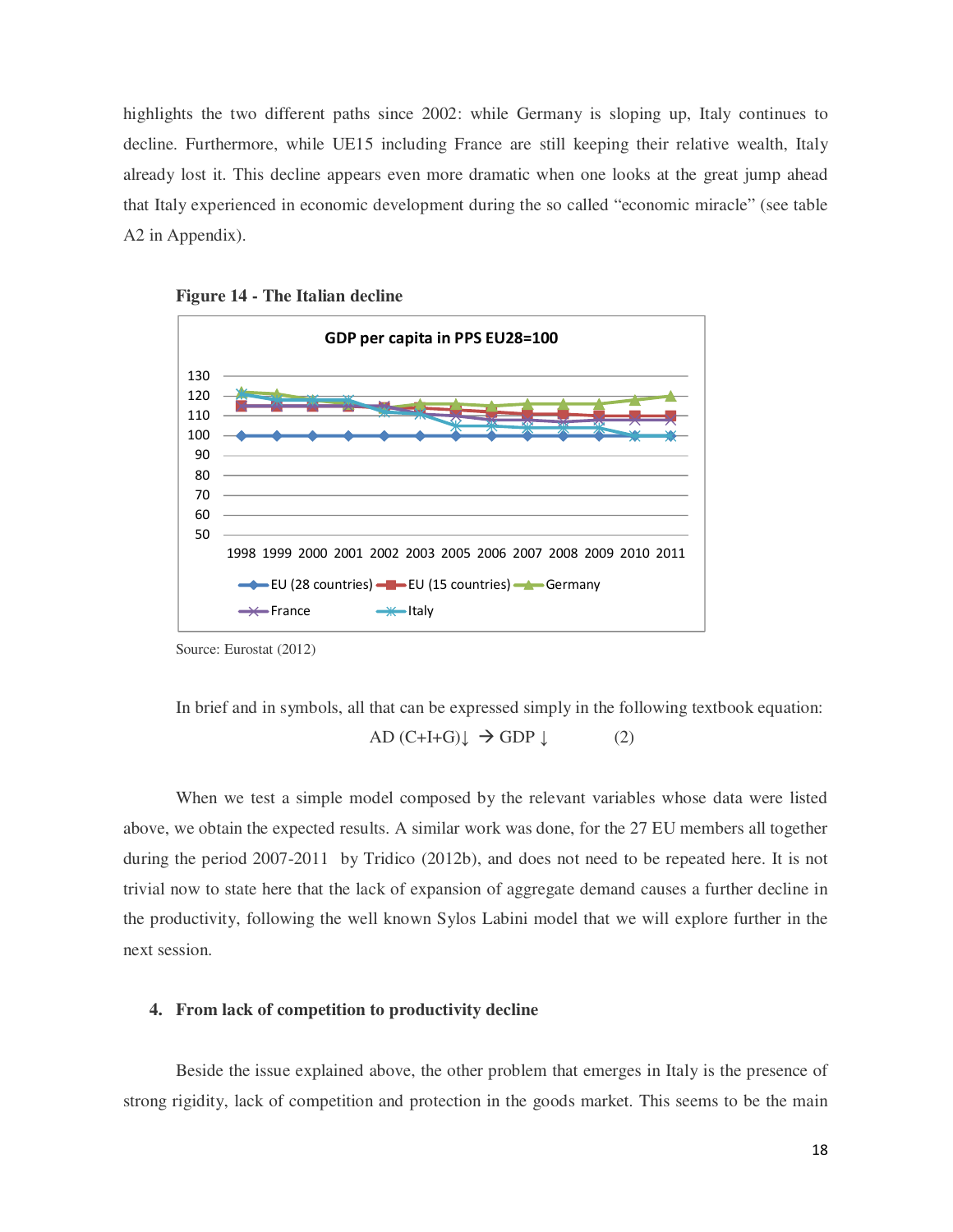cause of low productivity dynamics that characterizes the Italian economy for more than a decade as firms, because of the relatively cheaper real wages (in fact guaranteed by the downward pressure of labour flexibility), and protections they may enjoy in the goods market, scarcely competitive, prefer a labour intensive investment strategy rather than a strategy of technological innovation and investments expansions, in contradiction with what it was agreed with the July 1993 agreement (Fadda, 2009; Nardozzi, 2004).

An interpretation of this is offered by the Sylos Labini model and several contributions which follow his approach (Sylos Labini 1993; Tarantelli, 1995; Sylos Labini, 1999; Blanchard and Giavazzi, 2003; Tronti, 2005) and in some way refer to classical or Keynesian schemes. This approach explains that the lack of competition in the goods market is the main cause for the low dynamics of labour productivity. Basically, what happens is that a highly flexible labour market, which reduces labour costs through wage pressure, accompanied by a protected goods market and scarcely competitive as the Italian one, encourages firms not to innovate and not to invest, but still enjoy competitive advantages and increasing profits through wage moderation (Torrini, 2005). Contrary to what had been established with the agreement of July 1993 where, through a "political exchange" trade-unions accepted a wage moderation in exchange for an incomes policy (i.e., more welfare) and for a strong strategy of productive investments in advanced sectors. This exchange did not take place and productive investments have not grown as the figure below show (Tronti, 2005).





Source: own elaboration on OECD (2012)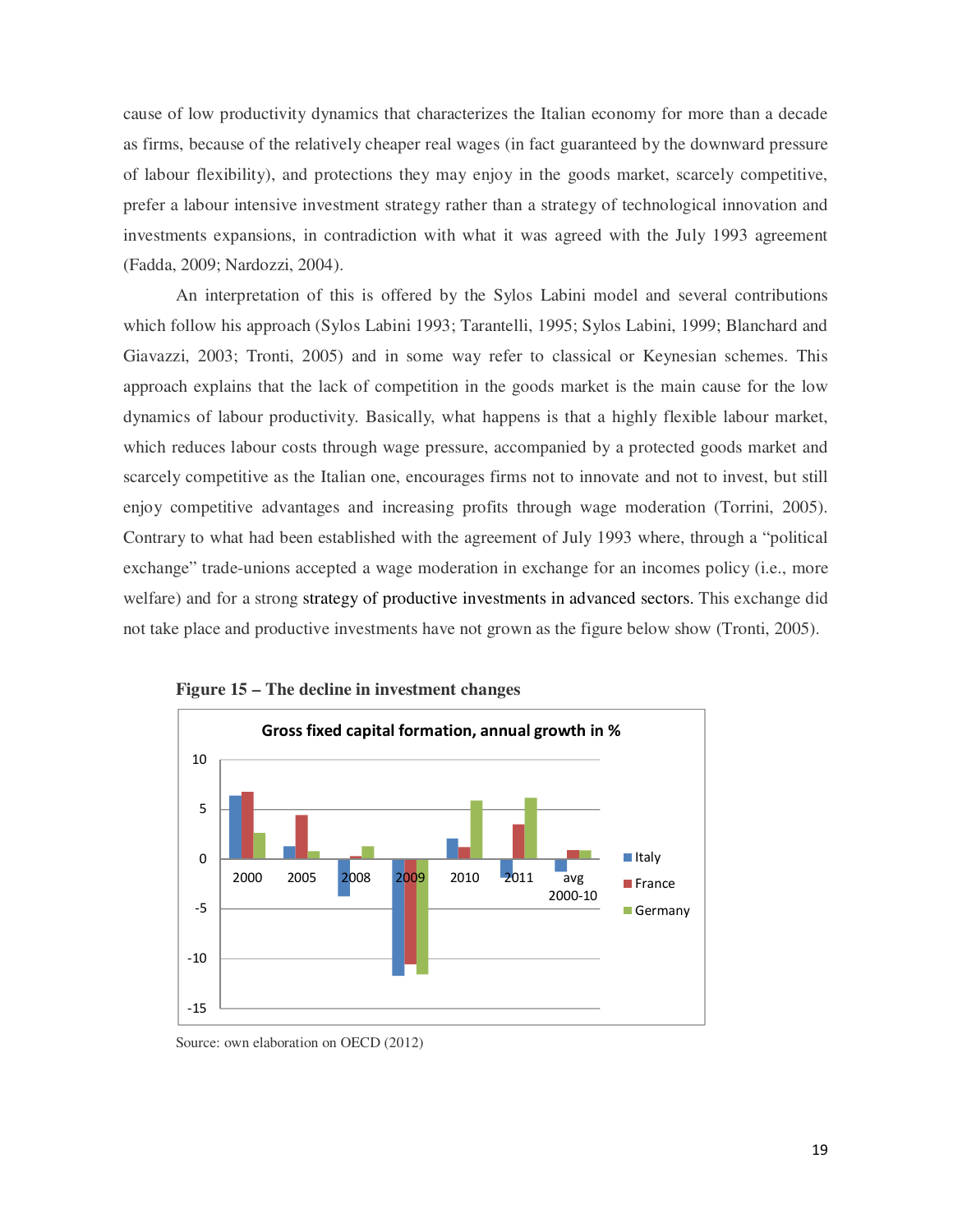In contrast, wage moderation and a lack of competition in the goods market has led to the growth of rents, dominant positions and profits for firms, which were able to maintain thus through the pressure on labour, at least temporarily, international competitive positions ( Fadda, 2012).

At industrial level, the withdraw of the State from economic activities and the privatization process did not bring more industrial investments. This process caused simply a further squeeze of the Italian economy and in particular the reduction of the industrial sector. The empty space left in manufacture was simply never recovered and this meant a further reduction of the Italian industrial share in Europe and in the world and the disappear of large and important firms (Gallino, 2003). Obviously this issue as to be analysed in the context of the globalization and of the division of labour which occurred in the last two decades in particular. However, the de-industrialization is not a deterministic phenomenon in advanced economies, as the case of Germany shows clearly. In Germany (and other EU partners), the share of industrial sector grew in the last decade, from 25% to 26 % while in Italy it declined from 24% to 19% which corresponds to a fall of around 15% in the value added of the whole industrial sector as the figure below shows.





Hence, the uncompleted liberalization and privatization processes left Italy with a smaller industrial share, and with many protected areas, not subject to competition such as: the retail sector, protected by regulations and legal technicalities in the wholesale distribution, dominated by a few large monopolies; the agricultural sector subsidized through the EU Common Agricultural Policy; the energy sector which is dominated by few large private companies that enjoy the benefits of being for long time State Owned, and then recently privatized but not fully liberalized therefore still

Source: own elaboration on OECD data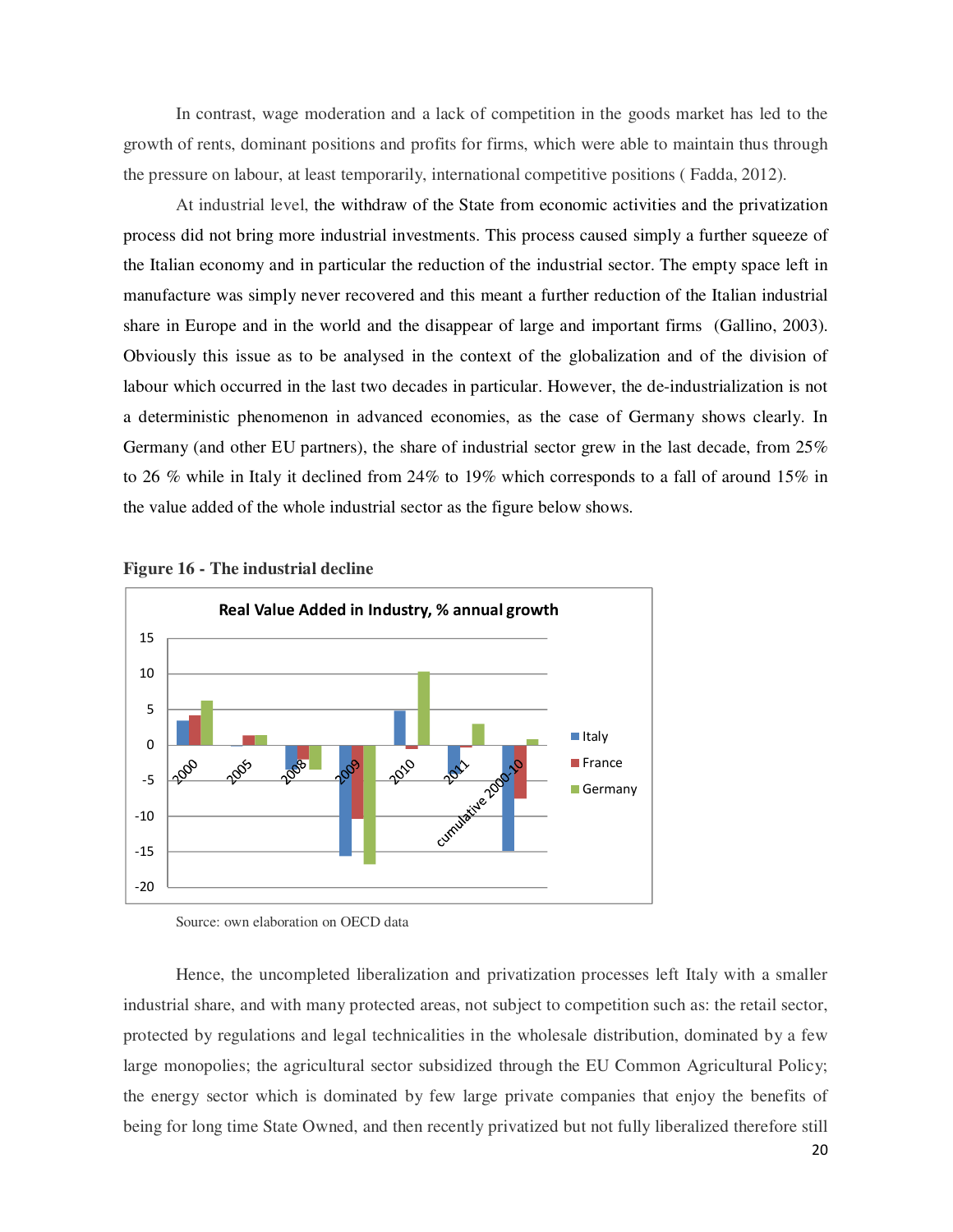enjoying subsidies, support and protections; very few large private companies operating in strategic sectors, such as transport and communications, less exposed to international competition, subsidized often in an opaque way through lobbying pressures. Beside that, R&D at national level did not increase substantially, and the gap in comparison with EU and other partners is increasing consistently.



**Figure 17 - The gap in R&D** 

Source: OECD (2012) and Eurostat (2012)

Clearly, all this is at the expense of productivity gains, which are strangled by a lack of expansion of aggregate demand, a price increase in the cost of labour per unit of output, and a lack of investment, especially in technologically advanced sectors. This result is also supported theoretically, if we assume that the productivity depends on the combination of the so-called Smith's effect (expansion of demand, with reorganization and division of labour) and Ricardo effect (investments that replace labour with capital-specific technological change). Through this approach, we can observe a negative relationship between productivity and labour flexibility, as Kleinknecht et. al. empirically demonstrated in several contributions (Kleinknecht et. al., 2005; 2006; 2013). The following equation, taken from Sylos Labini (1999), presents the determinants of labour productivity according to this approach:

$$
\Delta \pi = a + b\Delta Y + c(CLUP - P) + d(W - P_{MA}) + e\Delta I
$$
\n(3)

The change in labour productivity ( $\Delta \pi$ ) depends positively on changes in the product ( $\Delta Y$ ), the change in investment  $(\Delta I)$  and the differences of the variables in parentheses, where P is the price index, PMA the prices of machines and CLUP is the unit labour costs, that is the cost of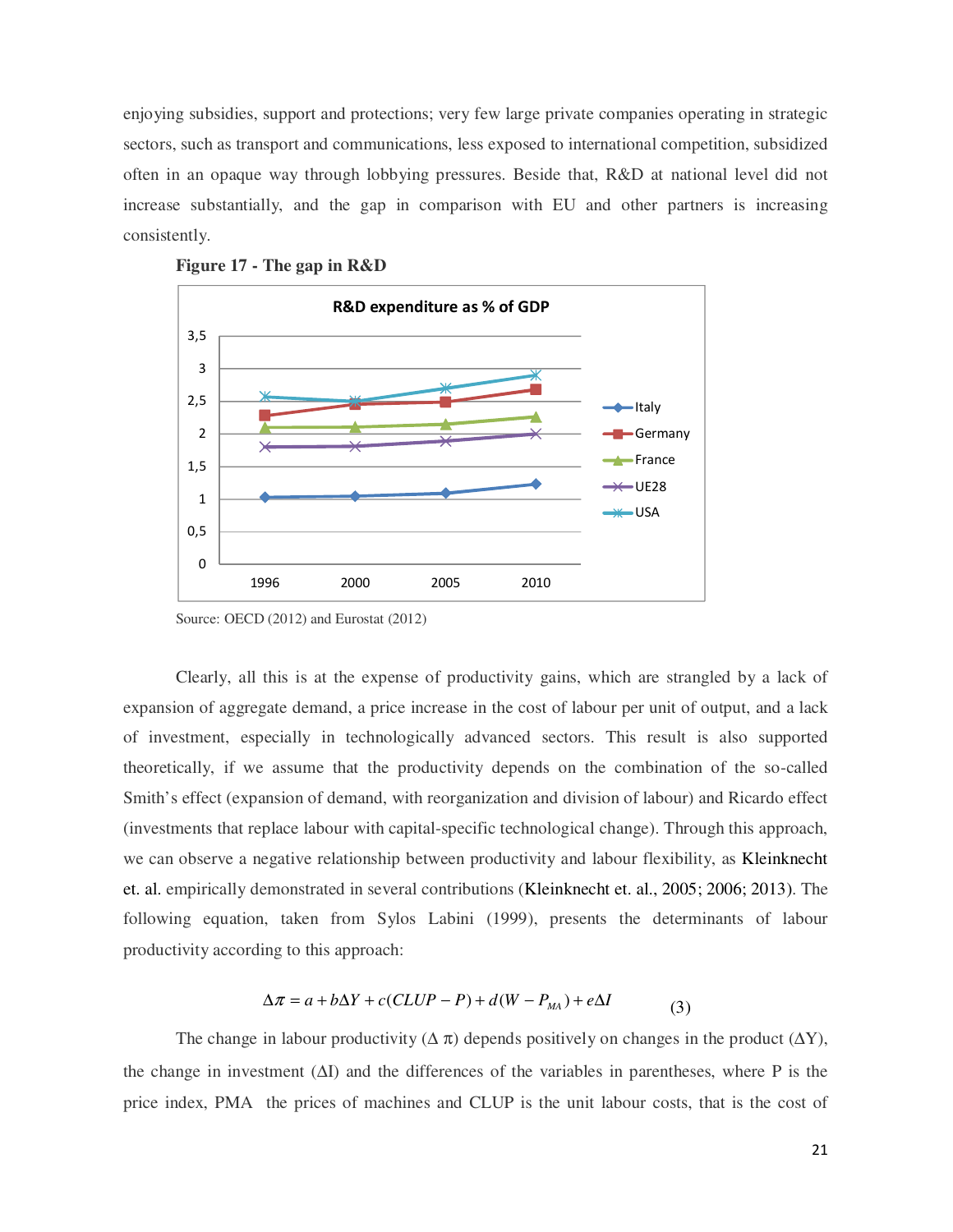labour per unit of output, i.e., the ratio between the change in wages and the rate of productivity growth. If the CLUP grows faster than the consumer price index, companies, having a lower margin of profit, will be forced to save labour, and will do capital intensive investments, or will reorganize the workforce within the company. Thus, if wages rise more than prices of machinery firms will prefer to increase investment labour saving because this is cheaper than the employment of new workers, hence productivity will increase. Later, this will also bring about higher employment. This indeed implies also that if wages do not grow properly with respect to the price of machinery, investments are not properly stimulated, entrepreneurs will essentially looking for advantageous positions, and the competition will rely primarily on wage moderation. This picture is a good example of what happened in Italy since 1993 (Tronti, 2005; Sylos Labini 2003; Tridico, 2009; Lucidi, 2006), in which beside a modest employment growth and strong wage moderation, there was a negative trend and stagnant productivity. In fact, by definition we have:

**GDP =Y= LΠ** (L=labour employment and  $\Pi$ = average productivity)  $\rightarrow \Delta y = \Delta l + \Delta \pi$  (4)

Now, if L (the employment) increases, and the GDP does not grow, the stagnation of GDP is to be found in the poor productivity performance  $\pi$ . However, it could also be the opposite: that because GDP does not grow, productivity is stagnant. In both cases there is a problem of negative interaction between GDP and productivity, related to Smith's effect and to its negative relation with flexibility.



#### **Figure 18 – Labour Productivity**

Note: Figure A1 in the Appendix specifies data for the whole period, and one can see the bad performance of Italy.

Source: own elaboration on OECD data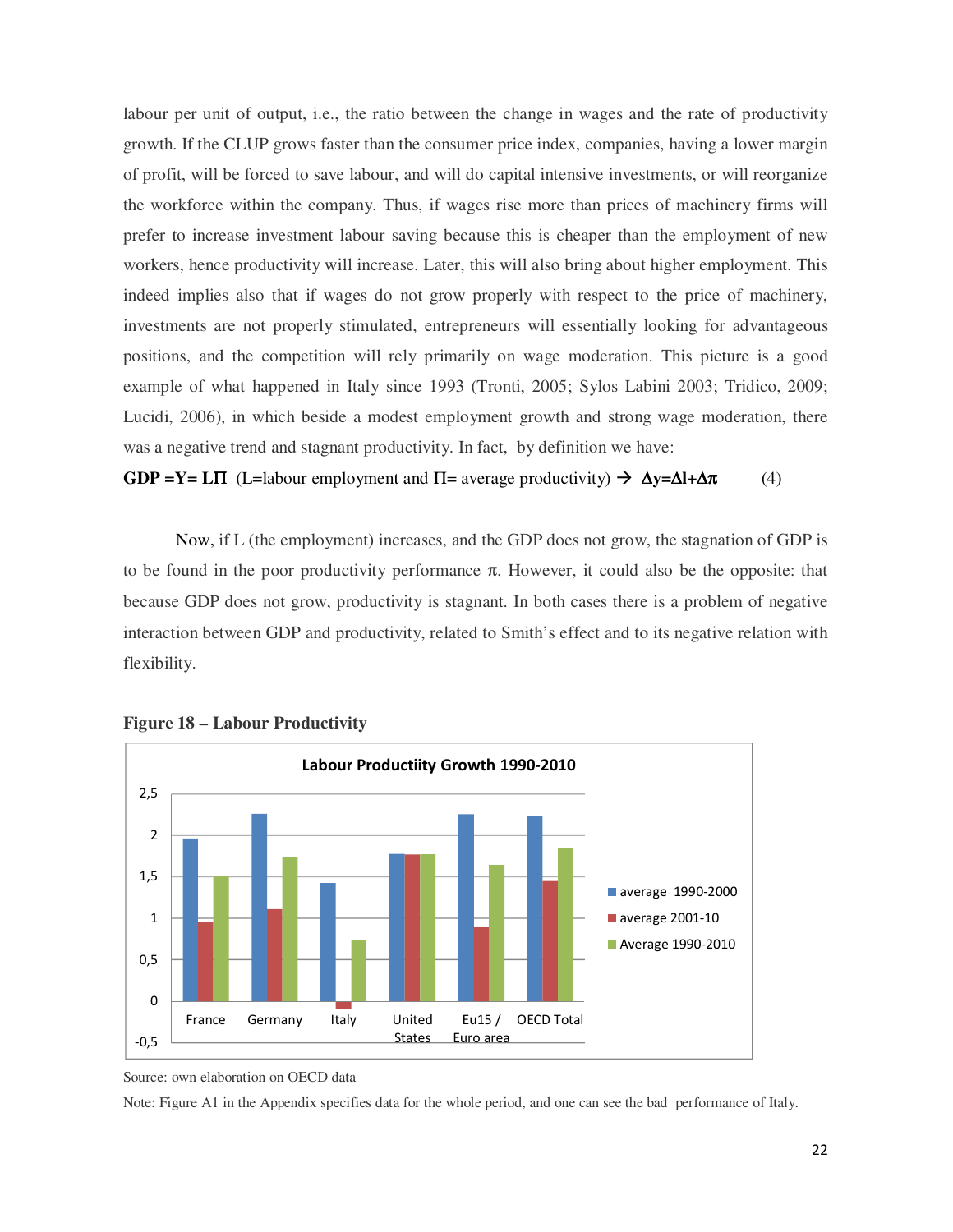To conclude, if we come back to the equation (2) above, we can add to it another component, the productivity, and we will observe easily that following the Sylos Labini approach, the contraction of the aggregate demand not only reduce the GDP but does not allow for productivity gains with further negative effects on the GDP, as follows:

AD  $(C+I+G)$   $\downarrow \rightarrow$  GDP  $\downarrow \rightarrow$  productivity  $\downarrow \rightarrow$  GDP  $\downarrow$  (5)

Therefore, the pressure on wages and the labour flexibility ended up to be detrimental twice for the GDP growth: 1) via the reduction of the aggregate demand as we saw in the previous session and 2) via the negative effect on the productivity growth.

#### **5. Discussion**

As we saw, during the last decade in almost all the OECD countries, including Italy, labour flexibility, calculated through the reduction of some indices of rigidity of the labour market, increased. One can also observe modest increases in employment rates. These increases in labour flexibility were coupled very often with a reduction in labour costs and therefore also with wage flexibility. As a result, the new jobs created are characterized by dissatisfaction and low working efficiency caused precisely by the pressure on the wages, the low incentives that low-paid workers receive, the instability felt by the worker in the job place, and by the poor social security contributions. This can be interpreted also through the efficiency wage approach, where unstable and low paid jobs push workers to put little effort in the work. Moreover, this does not guarantee that firms and workers invest in training and education in order to improve the quality of human capital, with lower results in terms of productivity, *ceteris pairibus*, by the economic system (Salop, 1979; Shapiro and Stiglitz, 1984).





Source: Eurostat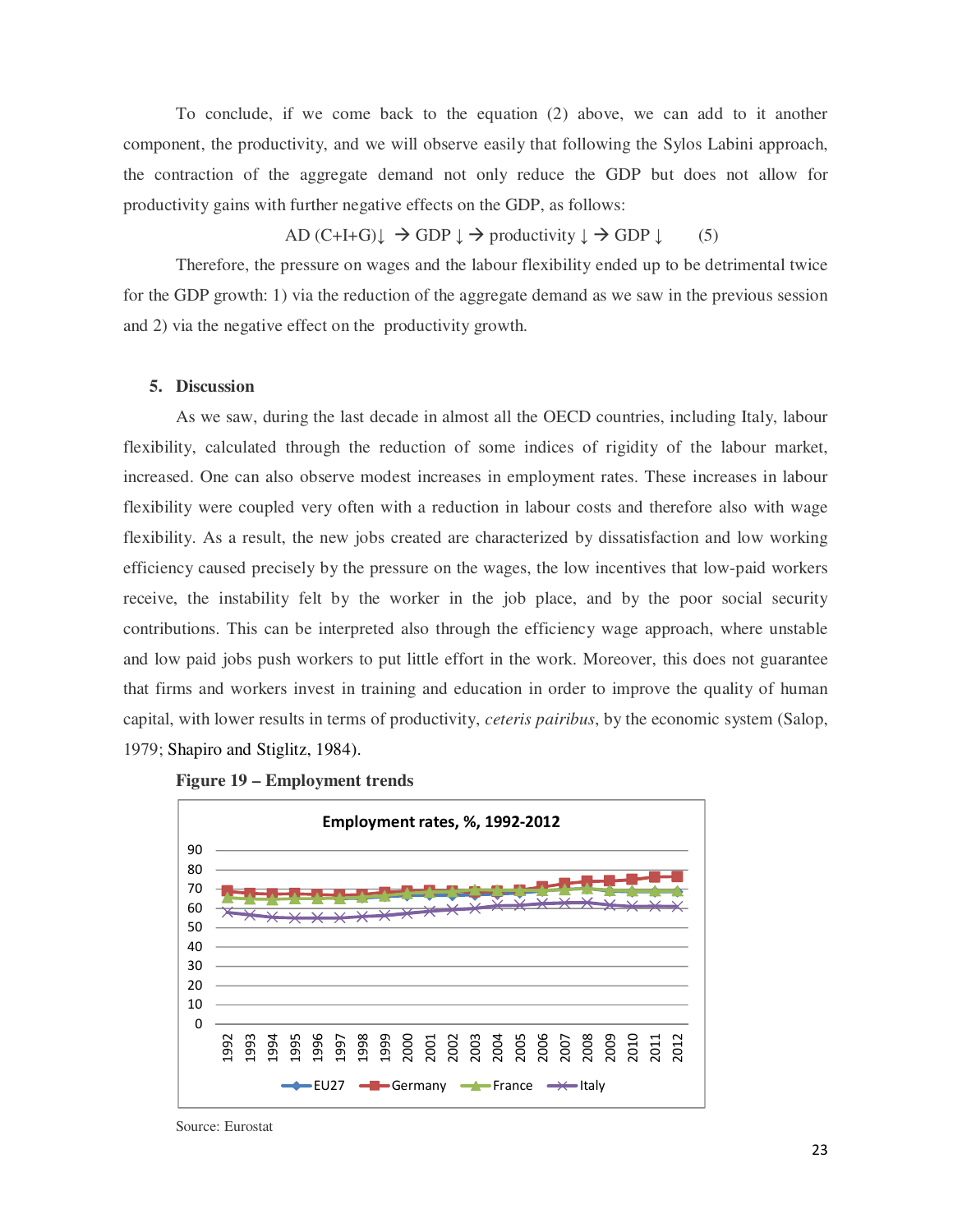More specifically, in Italy, until 2007-08, i.e. before the crisis, there was an increase of employment in the tertiary sector, fragmented and disorganized, poorly motivated and low paid. The result was the lower productivity of the Italian economy. In the end, the only factor partially positive, that is, the modest increase of employment was negatively offset by the negative labour productivity and by the reduction of the wage share in the GDP, which brought about the reduction of the purchasing power of workers and the lack of a positive dynamic in the aggregate demand and therefore in the GDP.

The lack of a sustained economic growth and the current economic crisis pushed back towards lower levels the employment level and it contributed to the increase in the unemployment. Until the beginning of the crisis in 2007-08, most new jobs recorded in Italy, which reached a historically low unemployment rate in 2006 of about 6.5%, were low paid jobs, with a real wages lower than those needed to maintain purchasing power adequate to price levels. Semi-employment contributed to the increase of employment. Since capital intensive investments were lacking, industrial production was stagnant or declining, advanced technological sector was almost inexistent and therefore the Italian economy lost competitiveness in comparison with the EU partners.

These low wages, often accompanied by insecurity, poor incentives and awards for employees, decreased the efforts and thus the efficiency of workers on the job places. The lower real wages, and thus the minimization of costs, rational behavior on the part of the individual employer, did not lead to an increase in the productivity of the system or to an increased production. It led, on the contrary, an increase in profits, which often do not have turned into new investments, but on the contrary, increased dominant positions of some rent-seeking firms, and increased portfolio movements of speculators and investors. This allowed for accumulation of extra profits by firms, and worsened income distribution. However, the economic system has not had beneficial effects, and accordingly has not realized efficient situations in terms of productivity and economic growth.

The current crisis has only worsened the situation of the labour market and it is the final outcome of an economic decline that originated much earlier at least fifteen years ago, as we originally claimed (see also figure A4 in Appendix, where one can easily see the Italian crisis as a Great Depression, the worst among EU). These sources are mainly marked by the attempt to introduce, in the early nineties, a new economic and social model which changes industrial relations, reduces virtuous and automatic mechanisms of income distribution, compresses wages, and encourages firms to save income and to accumulate extra profits and rents rather than to invest in innovation. Furthermore, the State assumes, eventually, the burden of paying the cost of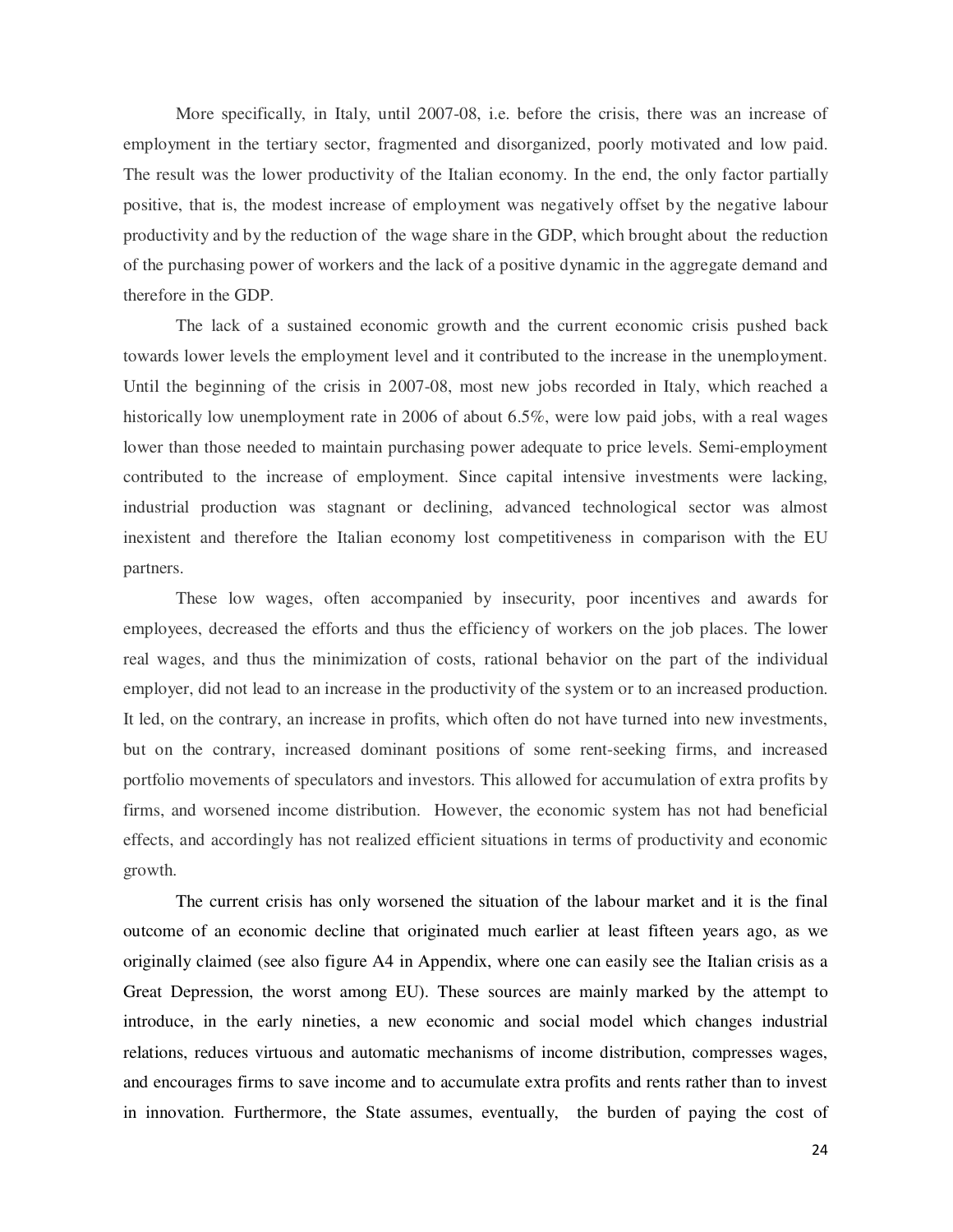flexibility, as it has to guarantee to firms the freedom of fire and hire as they wish in a labour flexibility regime. This of course will result in an additional burden on the state budget. With the current recession, the first jobs to be cut and lost, were those flexible, that is, those which arrived at maturity of the contract or whose projects were not renewed, with damage to both employment (with an unemployment rate which has returned to levels the early nineties, that is above 11% and layoffs that will reach a total of 1 billion working hours lost at the end of 2012), and to income, with consumption levels down to those of 30 years ago.



**Figure 20 – Unemployment trends** 



Source: Eurostat

In conclusion, the country seems plagued today by a triple negative combinations: 1) low productivity, 2) low employment, 3) low dynamics of the GDP. That labour flexibility is not the right way to increase productivity and income has been announced several times by many Keynesian economists and beyond. However, the initial modest increase in employment was far more than offset by the low dynamics of labour productivity and by the stagnation of GDP even before the current crisis. Today there is a greater consensus among labour economists in particular that in the past fifteen years labour policies and development policies were mostly neglected, not integrated and not targeting the same objectives, and this has led to an increase in rents from firms that have mainly exploited the low labour costs to remain competitive, rather than make investments and create innovation in order to increase labour productivity, which could then result in a more consistent GDP growth (Fadda, 2005). Firms, with the current crisis, lost even the benefit of cheap labour cost since they are still burdened by a relatively high taxation, and a continued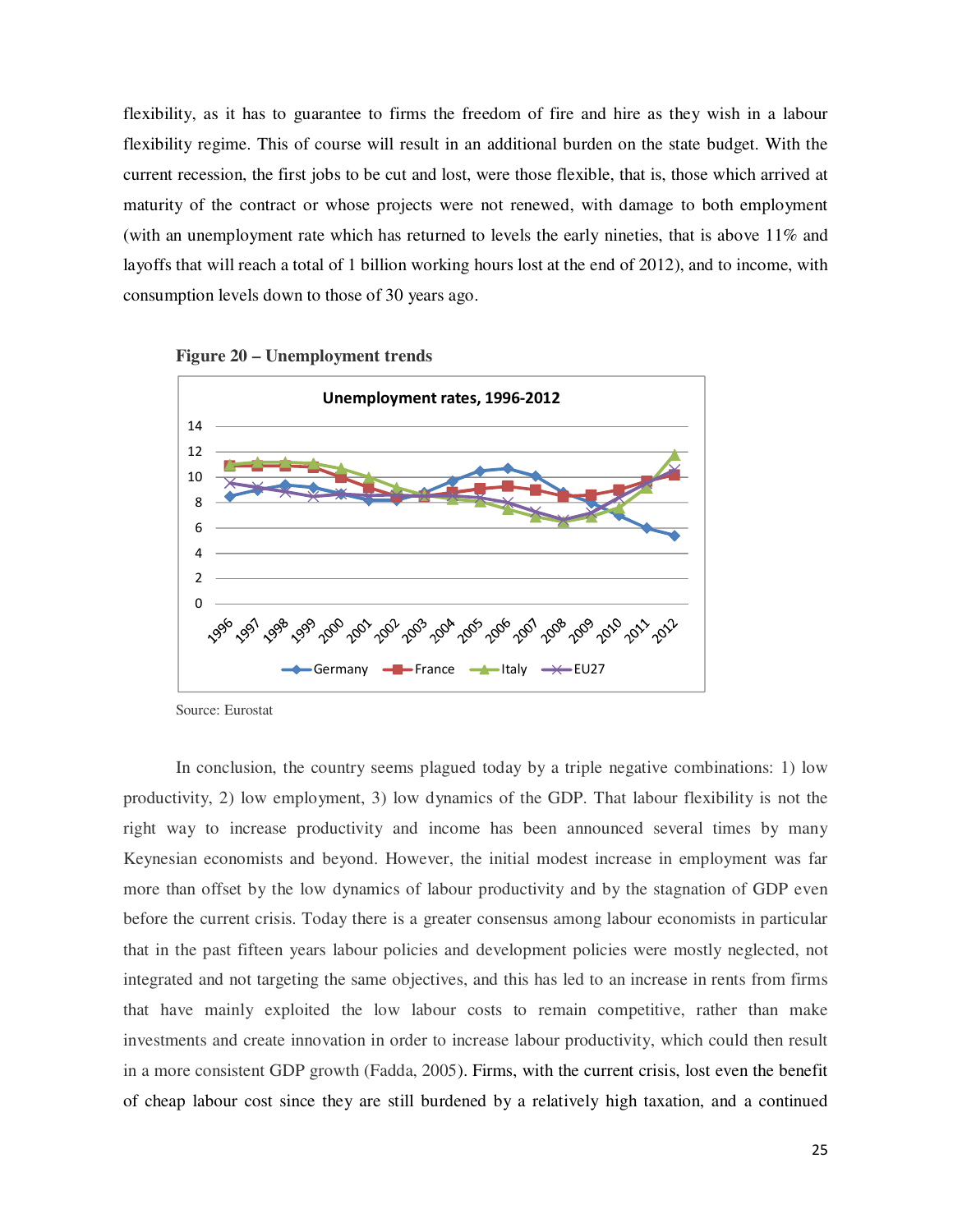decline in sales. Thus, in the current situation the economic system deals with low net wages (the lowest in the EU-15) and lack of innovation and technology investments: the worst combinations according to one of the largest Italian economists recently passed away, Sylos Labini, whose Keynesian approach would be very useful to Italy today.





#### **6. Conclusion**

I have argued, in this paper, that the current crisis is the final step of a much longer decline which started after the recession 1992-93. The decline is a consequence of an institutional changes, policies and institutions implemented between the beginning of 1990s and the beginning of 2000s and which involved mainly labour market reforms (i.e., the 1993 July agreement and the introduction of labour flexibility) coupled with a partial privatization process, and an uncompleted and inefficient liberalization process. These policies and changes, which were mainly done in order to follow the Washington Consensus, to implement in Italy a very market-oriented economic model and to meet the Maastricht criteria, caused from one side income inequality, lower consumption, industrial decline and weaker aggregate demand. From another side brought about lower productivity dynamics, since Italian firms implemented mainly labour intensive investments, trying to get advantages from cheaper (and flexible) labour and to reduce costs, without innovative investments. In the end, these two forces brought about economic decline and lower GDP dynamics, with a lost for the Italian GDP of more than 20% in comparison with the average of the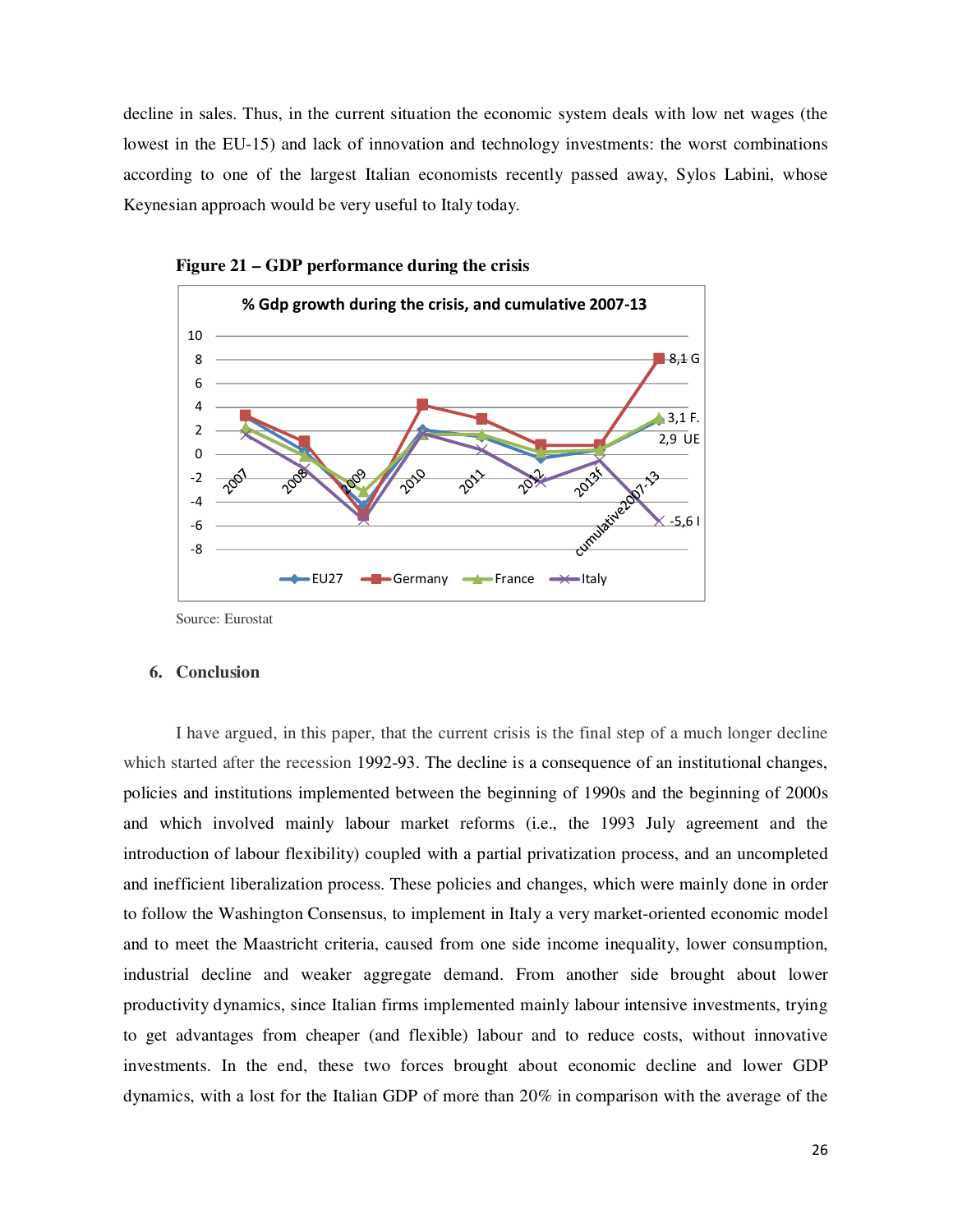EU. Moreover, they cause today deeper recession and slower recovery in the current crisis in comparison to the main European economies.

#### **References**

Amoroso B., and Jespersen J., (2012) *L'Europa oltre l'Euro. Le ragioni del disastro economico e la ricostruzione del progetto comunitario,* Firenze*:* Castelvecchi.

Banca d'Italia (2012), Bollettino Economico n. 70, October 2012.

- Barba A. and Pivetti M., (2009), Rising Household Debt: its Causes and Macroeconomic Implications. Along-Period Analysis, *Cambridge Journal of Economics*, 33(1): 113-137.
- Blanchard, O. and F. Giavazzi 2003. Macroeconomic Effects of Regulation and Deregulation in Goods and Labour markets, *Quarterly Journal of Economics*: 118(3): 879-906.
- Boyer R., (2009), "Come conciliare la solidarietà sociale e l'efficienza economica nell'era della globalizzazione: un punto di vista regolazioni sta", *Argomenti*, N. 1 gennaio/maggio, pp.5- 31.
- Brancaccio E. and Fontana G., (2011), The Global Economic Crisis (Introduction), E., Brancaccio and G., Fontana (Eds) *The Global Economic Crisis. New perspective on the critique of economic theory and policy*, Routledge, London.

CNEL (2007), Liberalizzazioni e Privatizzazioni, Roma 2007

Draghi M. (2007), "Relazione annuale della Banca d'Italia", Rome 2007.

- Eurostat (2012), Structural Indicators, online database.
- Fadda S. (2009), La riforma della contrattazione. Un rischio e una proposta circa il secondo livello", *Nel Merito.com*, *Relazioni industriali* - 19 giugno 2009.
- Fadda S., (2005), "Per una integrazione tra Politiche del Lavoro e Politiche di sviluppo", Argoment1, 14/2005.
- Fadda S., (2012), "Salari e produttività: una relazione complessa", *Nel Merito.com, Lavoro* 2 marzo 2012.
- Fitoussi J.P. (2005), "Macroeconomic Policies and Institutions", Rivista di Politica Economica, Novembre-Dicembre, 2005. (Settima Lezione "Angelo Costa", 19 Gennaio 2006).
- Fitoussi, J.P, Stiglitz J. (2009), The Ways out of the Crisis and the Building of a More Cohesive World, The Shadow GN, Chair's Summary, LUISS Guido Carli, Rome, May 6-7.
- Fitoussi, J.P. and Saraceno, F. (2010), Inequality and Macroeconomic Performance, OFCE, Paris, 13.

Gallino L., (2003), *La scomparsa dell'Italia industriale***,** Einaiudi: Torino.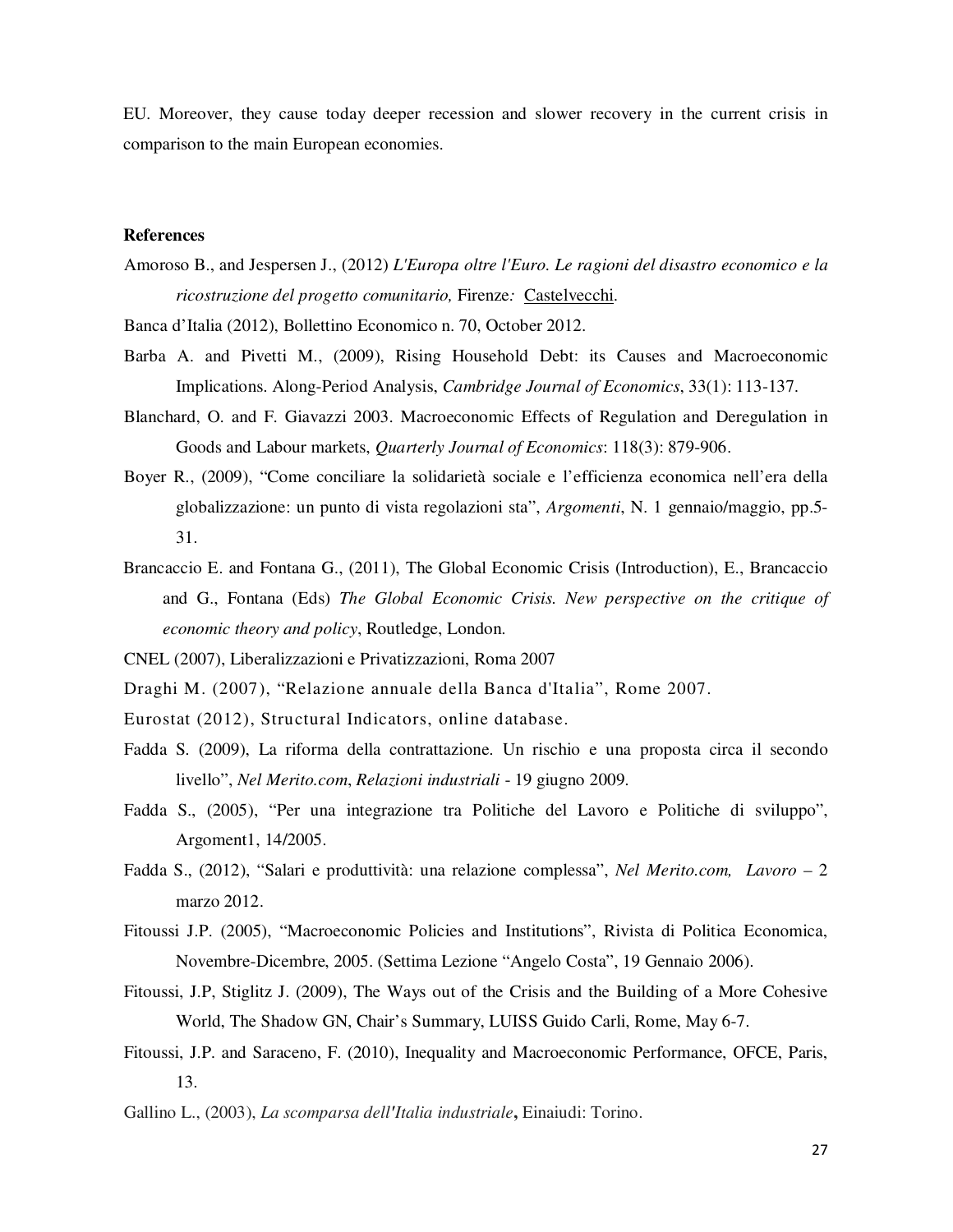- ILO (2010) Global Wage Report 2010/11, Wage policies in time of crisis, Geneve, 2010
- IMF (2012) International Monetary Fund, World Economic Outlook online Database, October 2012
- Istat, (2010) Conti ed aggregati economici delle Amministrazioni pubbliche *SEC95 Anni 1980- 2009.*
- Istat, (2010) Conti ed aggregati economici delle Amministrazioni pubbliche, 1980-2009, Rome.
- Kleinknecht A. and Naastepad, C.W.M. (2005). "The Netherlands: Failure of a Neo-classical Policy Agenda", *European Planning Studies*, 13, 8, pp. 1193-1203.
- Kleinknecht A., Naastepad C.W.M. and Storm S., (2013) "Labour market rigidities can be useful. A Schumpeterian view", in S. Fadda and P. Tridico *Financial crisis,laboru market and institutions, Routledge.*
- Kleinknecht A., Oostendorp M.N., Pradhan M.P., e Naastepad C. M., (2006). "Flexible Labour, Firm Performance and the Dutch Job Creation Miracle", International Review of Applied Economics, 20, 2, pp. 171–187.
- Levrero E. S. and Stirati A., (2005), "Distribuzione del reddito e prezzi relativi in Italia 1970-2002" *Politica economica - Rivista di studi e ricerche per la politica economica* n. 3, pp. 401-434.
- Lilla M., (2005), "Disuguaglianze salariali in Italia: nuove evidenze dai microdati SHIW", *Politica economica - Rivista di studi e ricerche per la politica economica* no. 1. pp. 71-102.
- Lucidi F., (2006), Is there a trade-off between labour flexibility and productivity growth? Preliminary evidence from Italian firms, Università di Roma La Sapienza, mimeo.
- Miniaci R., Weber G., (1999), "The Italian Recession of 1993: Aggregate Implications of Microeconomic Evidence", *Review of Economics and Statistics*, Vol. 81, No. 2, pp. 237-249
- Nardozzi. G., (2004) Miracolo e declino. L'Italia tra concorrenza e protezione*, Laterza, Roma-Bari.*
- OECD (2008), Employment outlook, Paris
- OECD (2012), Economic Outlook, online statistics.
- Penn World Table 7.1, (2012) database of the Center for International Comparisons of Production, Income and Prices University of Pennsylvania.
- Rapporto Kok (2004), "Facing the challenge. The Lisbon Strategy for Employment and Growth", Report from the High Level Group, chaired by Wim Kok, Office for Official Publications of the European Communities, Luxembourg.
- Rodrik D., (2004), *Rethinking Growth Policies in the Developing World*. Cambridge, MA: Harvard University Press.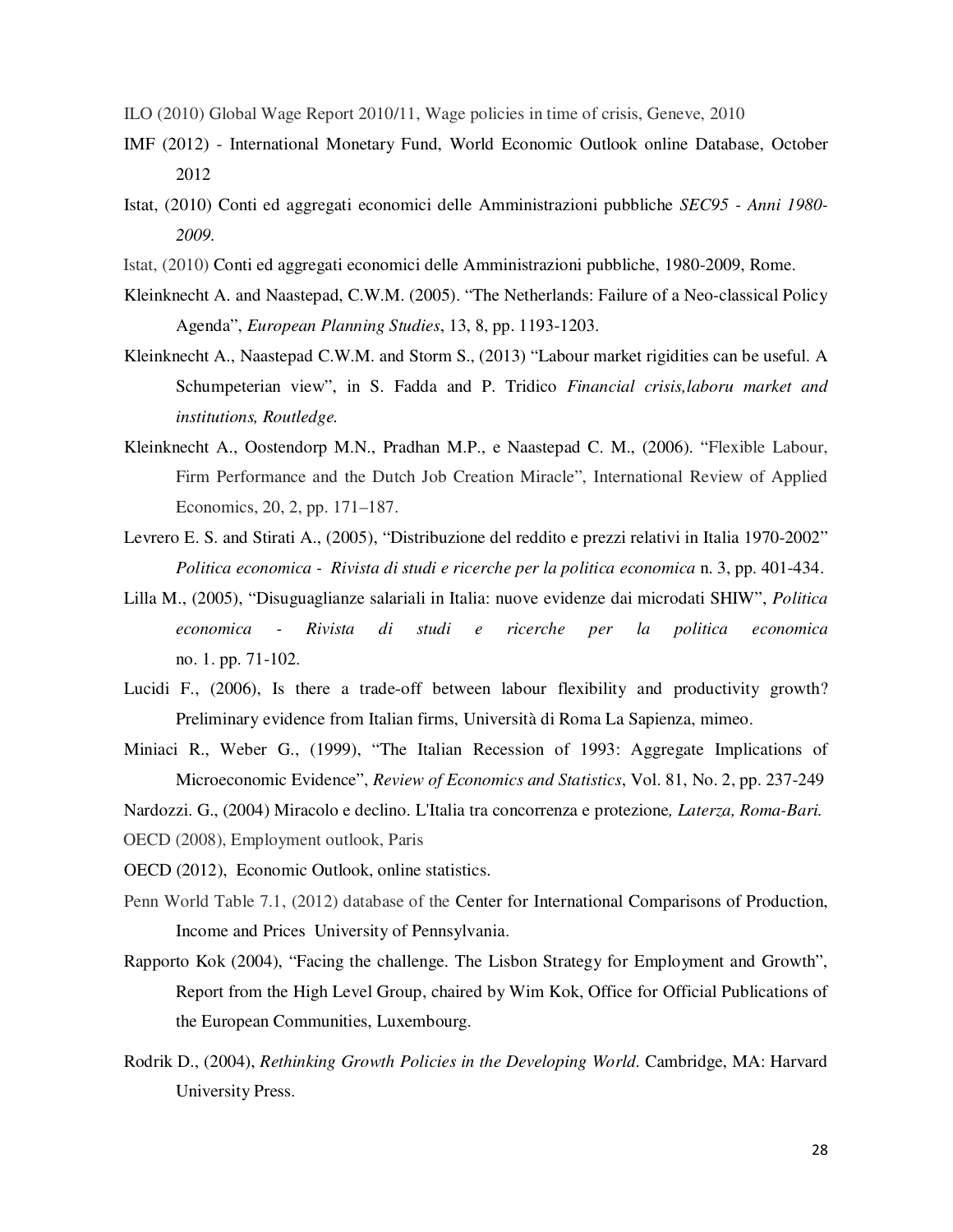- Rodrik D., (2008), *One Economics, Many Recipes: Globalization, Institutions, and Economic Growth*, New York and London: W.W. Norton
- Rossi, F. and P. Sestito (2000), "Contrattazione aziendale, struttura negoziale e determinazione decentrata del salario ", *Rivista di Politica Economica*, ottobre-novembre, pp.129-184.
- Salop S. (1979), "A model of the natural rate of unemployment", *American Economic Review*, 69, pp.117-25.
- Stockhammer E., (2013), "Financialization, Income Distribution and the Crisis" , in S. Fadda and P. Tridico (eds), *Financial crisis, labour market and institutions*, Routledge, 2013 (forthcoming)**.**
- Sylos Labini P., (1993), *Progresso tecnico e sviluppo ciclico*, Bari: Laterza.
- Sylos Labini P., (1999), "he employment issues: investment, flexibility and the competition of developing countries" *BNL Quarterly Review*, 210, pp. 257-280
- Sylos Labini, P. (2003a), Le prospettive dell'economia mondiale, *Moneta e Credito*, n. 223: 267-95.
- Tarantelli E. 1995, "La forza delle idee. Scritti di economia e politica", Laterza, Roma-Bari.
- Torrini R., (2005), "Quota dei profitti e redditività del capitale in Italia: un tentativo di interpretazione" Politica economica Rivista di studi e ricerche per la politica economica N. pp. 7-42.
- Tridico (2012a) "Financial Crisis and Global Imbalance: its Labor Market Origins and the Aftermath", *Cambridge Journal of Economics*. 36, pp17-42, 2012.
- Tridico P., (2009), Flessibilità e istituzioni nel mercato del lavoro: dagli economisti classici agli economisti istituzionalisti, *Economia & Lavoro* Anno XLIII, n.1. 2009 pp. 113-139.
- Tridico P., (2012b) "The impact of the economic crisis on the EU labour market: a comparative perspective" Working Papers n. 153, Department of Economics, University 'Roma Tre', Rome.
- Tronti L., (2005), "Protocollo di luglio e crescita economica: l'occasione perduta", *Rivista Internazionale di Scienze Sociali*, n. 2.
- Tronti L., e Ceccato F., (2005) "Il Lavoro atipico in Italia: caratteristiche, diffusione e dinamica", *Argomenti*, n. 14.
- Williamson, J. (1990). 'What Washington Means by Policy Reform', in J. Williamson (ed.), *Latin American Adjustment: How Much Has Happened?* Washington DC: Institute for International Economics.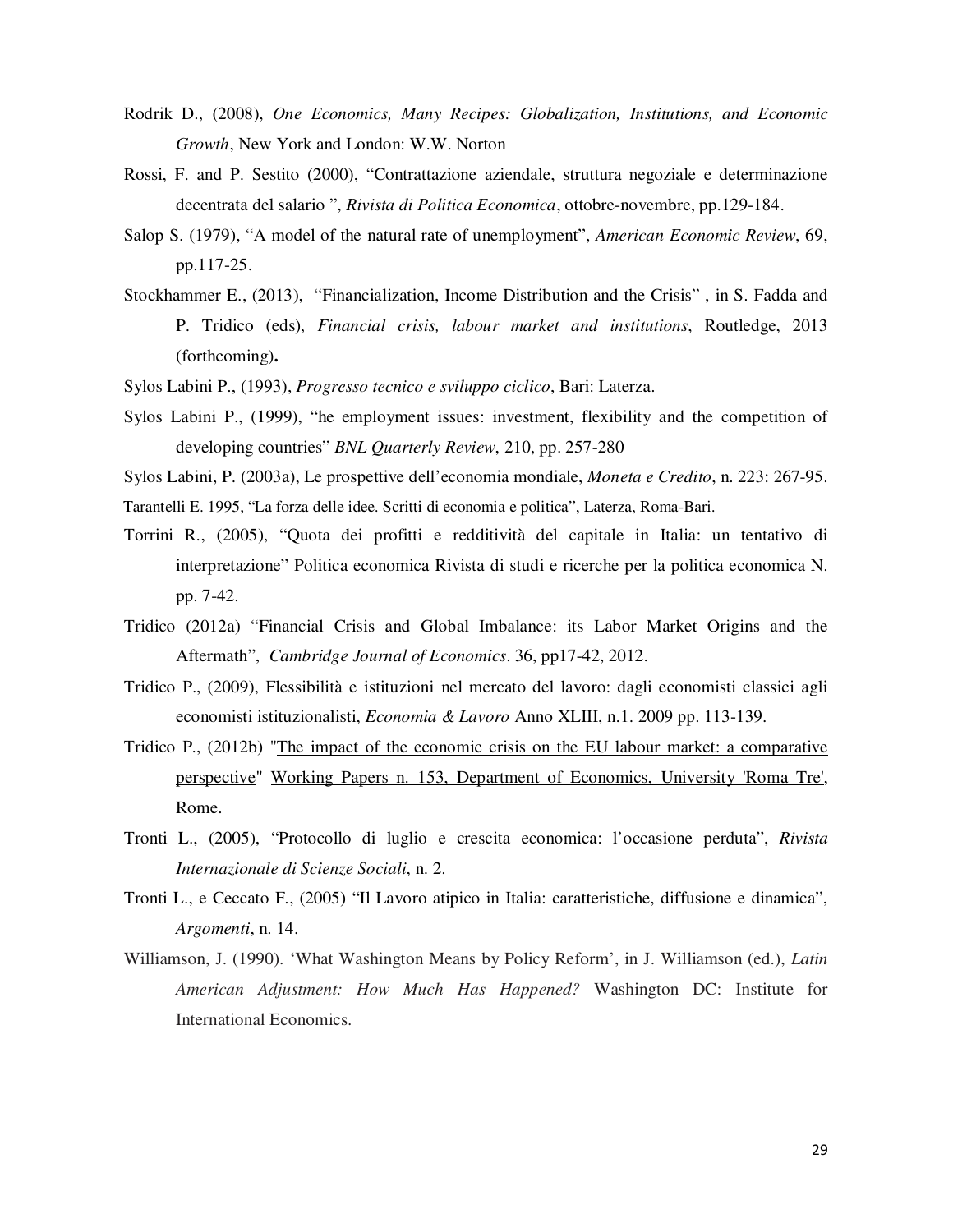## **APPENDIX**

|                       |                                                     | Overall EPL, including regular employment, | temporary               |
|-----------------------|-----------------------------------------------------|--------------------------------------------|-------------------------|
| <b>OECD</b> Countries | employment and collective dismissal restrictiveness |                                            |                         |
|                       | Late 1980s                                          | Late 1990                                  | Late 2000s              |
| Australia             | $\overline{0.9}$                                    | 1.2                                        | 1.2                     |
| Austria               | $\overline{2.2}$                                    | 2.2                                        | $\overline{1.9}$        |
| Belgium               | $\overline{3.2}$                                    | 2.2                                        | 2.2                     |
| Canada                | 0.8                                                 | 0.8                                        | 0.8                     |
| Czech Rep             | $\ldots$                                            | 1.9                                        | 1.9                     |
| Denmark               | 2.3                                                 | 1.4                                        | 1.4                     |
| Finland               | 2.3                                                 | 2.1                                        | $\overline{2}$          |
| France                | 2.7                                                 | 3                                          | $\overline{\mathbf{3}}$ |
| Germania              | $\overline{3.2}$                                    | 2.5                                        | 2.7                     |
| Greece                | $\overline{3.6}$                                    | 3.5                                        | 2.8                     |
| Hungary               | $\ddotsc$                                           | $\overline{1.3}$                           | $\overline{1.5}$        |
| Ireland               | $\overline{0.9}$                                    | $\overline{0.9}$                           | $\overline{1.1}$        |
| Italy                 | 3.6                                                 | 2.7                                        | 1.9                     |
| Japan                 | 2.1                                                 | $\overline{c}$                             | 1.8                     |
| S. Korea              | $\ldots$                                            | $\overline{2}$                             | $\overline{2}$          |
| Mexico                | $\ddot{\phantom{a}}$                                | 3.1                                        | 3.1                     |
| Netherland            | 2.7                                                 | 2.1                                        | 2.1                     |
| New Zealand           | $\ddotsc$                                           | 0.9                                        | 1.5                     |
| Norway                | 2.9                                                 | 2.7                                        | 2.6                     |
| Poland                | $\ddotsc$                                           | $\overline{1.5}$                           | $\overline{1.7}$        |
| Portugal              | 4.1                                                 | 3.7                                        | $\overline{3.5}$        |
| Slovak                | $\ddotsc$                                           | 2.4                                        | 1.9                     |
| Spain                 | 3.8                                                 | 2.9                                        | $\overline{2}$          |
| Sweden                | $\overline{3.5}$                                    | 2.2                                        | 2.2                     |
| Switzerland           | 1.1                                                 | 1.1                                        | 1.1                     |
| Turkey                | $\ldots$                                            | 3.8                                        | 3.7                     |
| <b>United Kingdom</b> | $0.6\,$                                             | $0.6\,$                                    | $0.7\,$                 |
| <b>United States</b>  | 0.2                                                 | 0.2                                        | $0.2\,$                 |
| Average               | 2.335                                               | 2.032                                      | 1.90                    |

**Table A1 - Employment Protection Legislation, OECD, 1980-2010** 

Source: OECD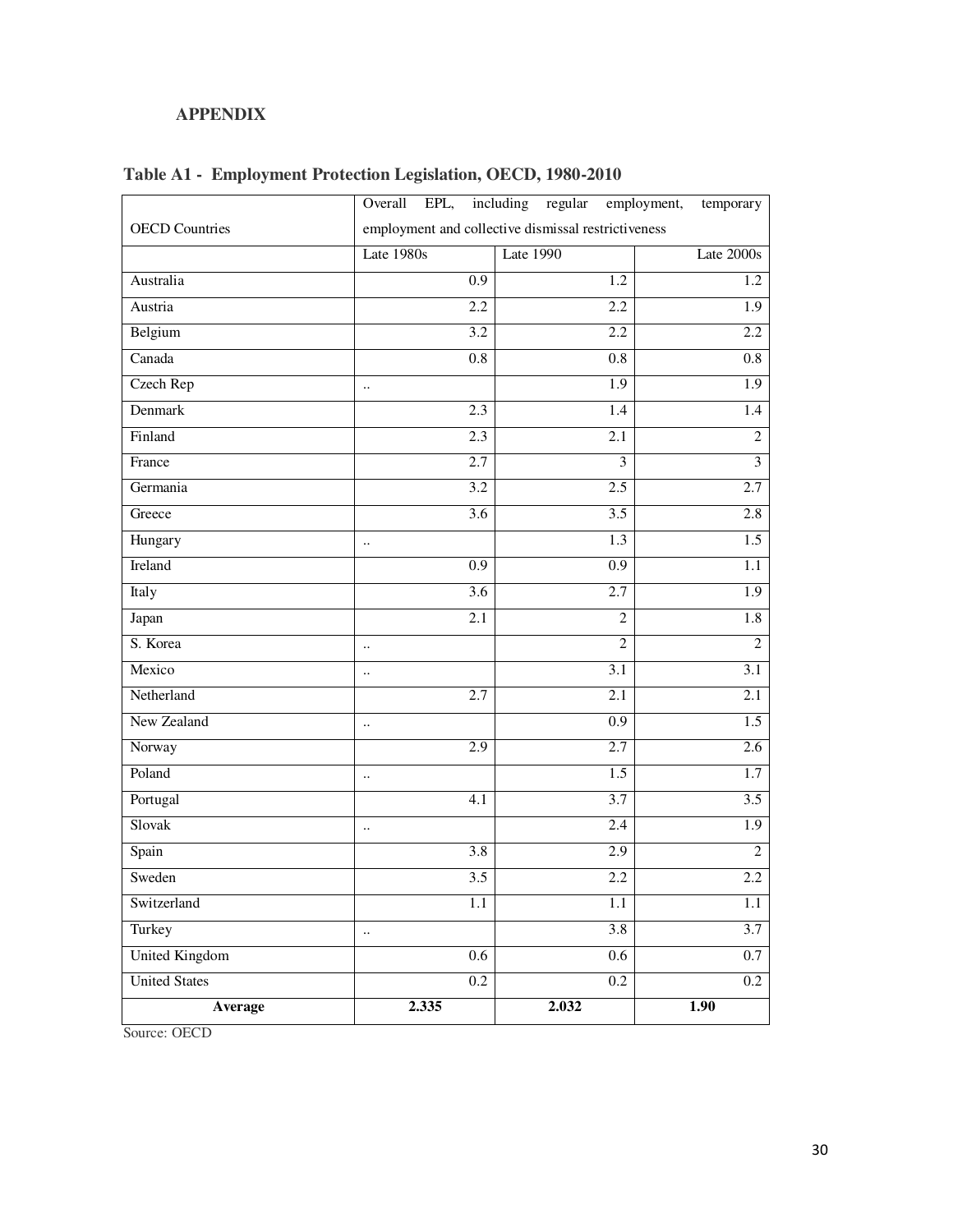| Countries                       |              |       | <b>GDP</b>       |
|---------------------------------|--------------|-------|------------------|
|                                 | $GDP - in $$ |       | $1950 = 100$     |
|                                 | 1950         | 1989  | 1990             |
| Czechoslovakia                  | 3501         | 8768  | 250              |
| <b>USSR</b>                     | 2841         | 7098  | 250              |
| Poland                          | 2447         | 5684  | 232              |
| Hungary                         | 2480         | 6903  | 278              |
| Average Socialist countries (4) | 2819         | 7013  | 239              |
| Austria                         | 3706         | 16369 | 442              |
| Belgium                         | 5462         | 16744 | 307              |
| Denmark                         | 6943         | 18261 | 263              |
| Finland                         | 4253         | 16946 | 398              |
| France                          | 5271         | 17730 | 336              |
| Ireland                         | 3453         | 10880 | 315              |
| <b>Italy</b>                    | 3502         | 15969 | $\overline{456}$ |
| Netherland                      | 5996         | 16695 | 278              |
| Sweden                          | 6739         | 17593 | $\overline{261}$ |
| <b>United Kingdom</b>           | 6939         | 16414 | 237              |
| EU(13)                          | 4688         | 15519 | 337              |

**Table A2 - Economic development 1950-1989** 

Source: own elaboration on Penn World Table 7.1





Source: own elaboration on OECD data